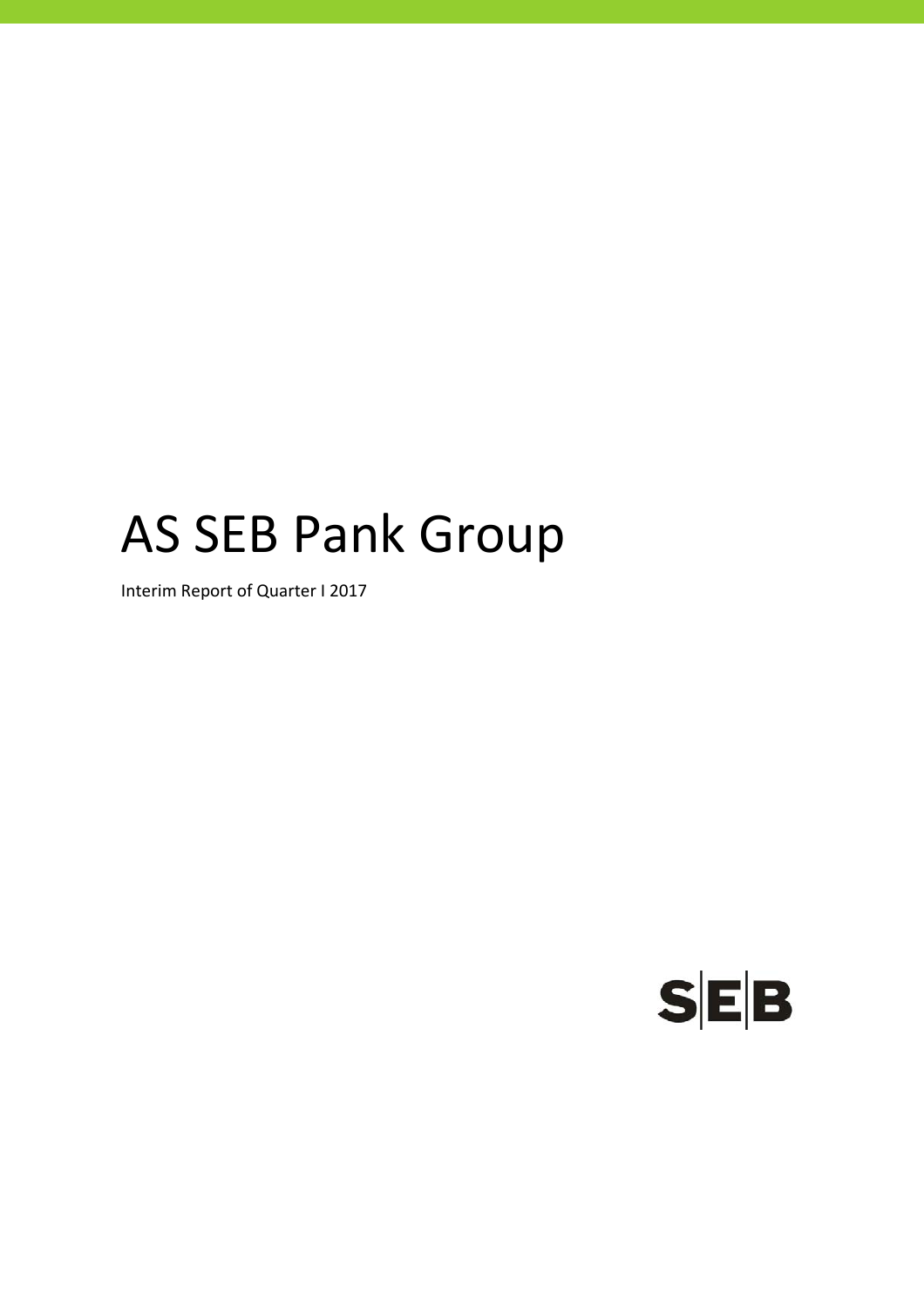#### **Contents** P.

| I<br>I<br>۰. |  |
|--------------|--|
|              |  |

|      | Statement of the Management Board Statement of the Management of the Management Board                                                                                                                                          | $\overline{2}$ |
|------|--------------------------------------------------------------------------------------------------------------------------------------------------------------------------------------------------------------------------------|----------------|
| I.   |                                                                                                                                                                                                                                | 3              |
| 1.   |                                                                                                                                                                                                                                | 3              |
| 2.   |                                                                                                                                                                                                                                | 3              |
| II.  | <b>Management Report_</b>                                                                                                                                                                                                      | 4              |
| 1.   | Credit institution's group as defined in Credit Institutions Law___________________________________                                                                                                                            | $\overline{4}$ |
| 1.1. |                                                                                                                                                                                                                                | $\overline{4}$ |
| 1.2. | Changes in the consolidated group during the accounting period and plans for year 2017______                                                                                                                                   | $\overline{4}$ |
| 2.   |                                                                                                                                                                                                                                | 5              |
| 3.   |                                                                                                                                                                                                                                | 7              |
| 4.   |                                                                                                                                                                                                                                | 9              |
| 5.   |                                                                                                                                                                                                                                | 9              |
| III. |                                                                                                                                                                                                                                | 11             |
| 1.   |                                                                                                                                                                                                                                |                |
| 2.   | Consolidated statement of comprehensive income entrance and consolidated statement of comprehensive income                                                                                                                     |                |
| 3.   |                                                                                                                                                                                                                                |                |
| 4.   |                                                                                                                                                                                                                                | 13             |
| 5.   |                                                                                                                                                                                                                                |                |
| 6.   | Contingent assets and liabilities and commitments and the state of the state of the state of the state of the state of the state of the state of the state of the state of the state of the state of the state of the state of |                |
|      |                                                                                                                                                                                                                                | 16             |
|      | Note 2 Fair value of financial assets and liabilities example and the set of the set of the set of the set of the set of the set of the set of the set of the set of the set of the set of the set of the set of the set of th |                |
|      |                                                                                                                                                                                                                                | 19             |
|      |                                                                                                                                                                                                                                | 19             |
|      |                                                                                                                                                                                                                                |                |
|      |                                                                                                                                                                                                                                |                |
|      |                                                                                                                                                                                                                                | 20             |
|      |                                                                                                                                                                                                                                | 20             |
|      |                                                                                                                                                                                                                                |                |
|      |                                                                                                                                                                                                                                |                |
|      | Note 11 Concentration of financial assets and liabilities by industry sector_________________________________22                                                                                                                |                |
|      | Note 12 Related parties                                                                                                                                                                                                        | 24             |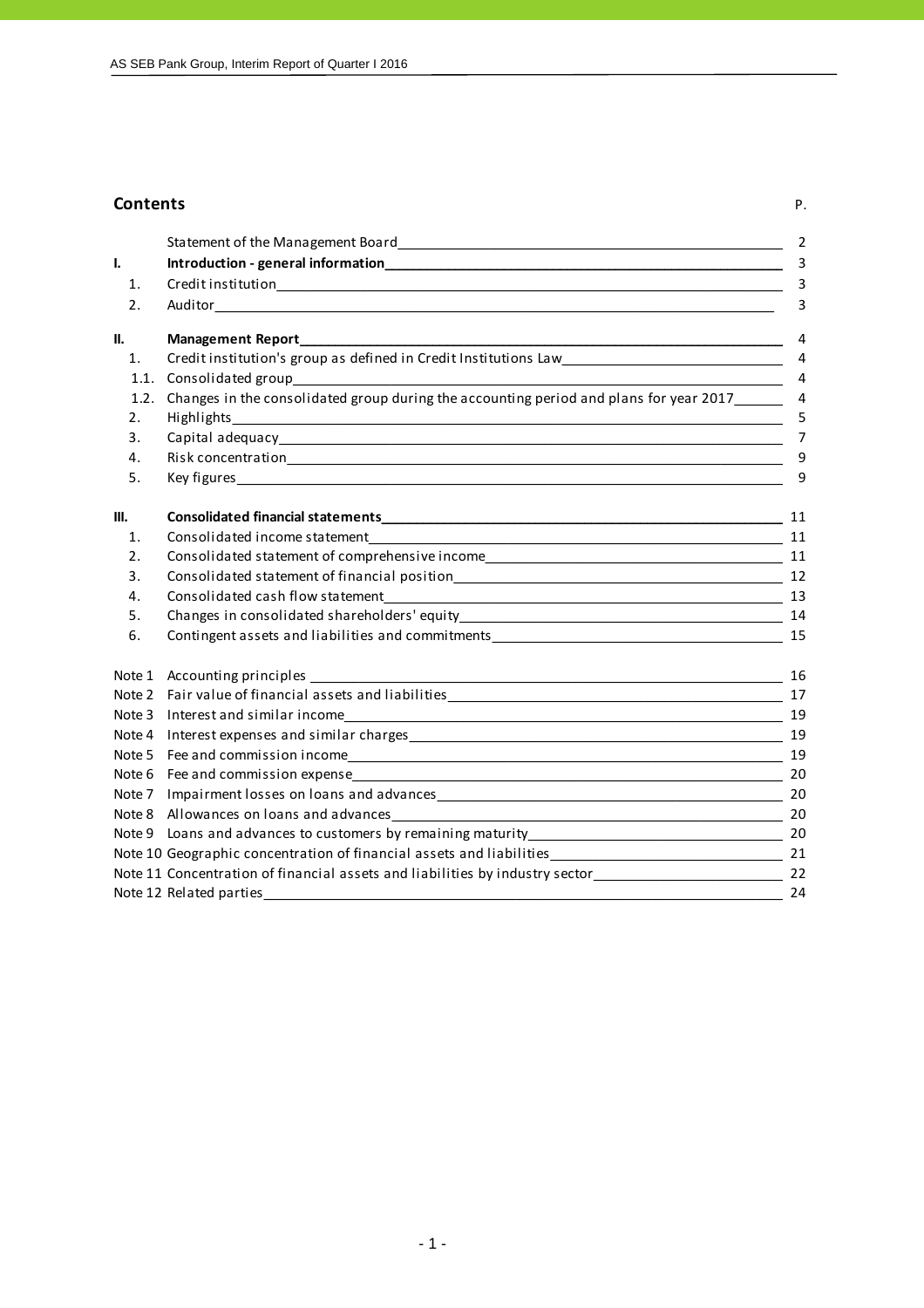## **Statement of the Management Board**

Interim Report of Quarter I 2017 consists of the following parts and reports: Introduction – general information Management Report Consolidated Financial Statements

Notes

The financial and other additional information published in the Interim Report of Quarter I 2017 is true and complete. Consolidated financial statements give a true and fair view of the actual financial position, results of operations and cash flows of the Group.

Consolidated financial statements have been compiled in accordance with the International Accounting Standard IAS 34 "Interim financial reporting" and in conformity with the requirements of Eesti Pank for publishing information. AS SEB Pank and subsidiaries of the consolidated group are assumed to be going concern.

Consolidated financial statements for the Quarter I 2017 are not audited.

Allan Parik Chairman of the Management Board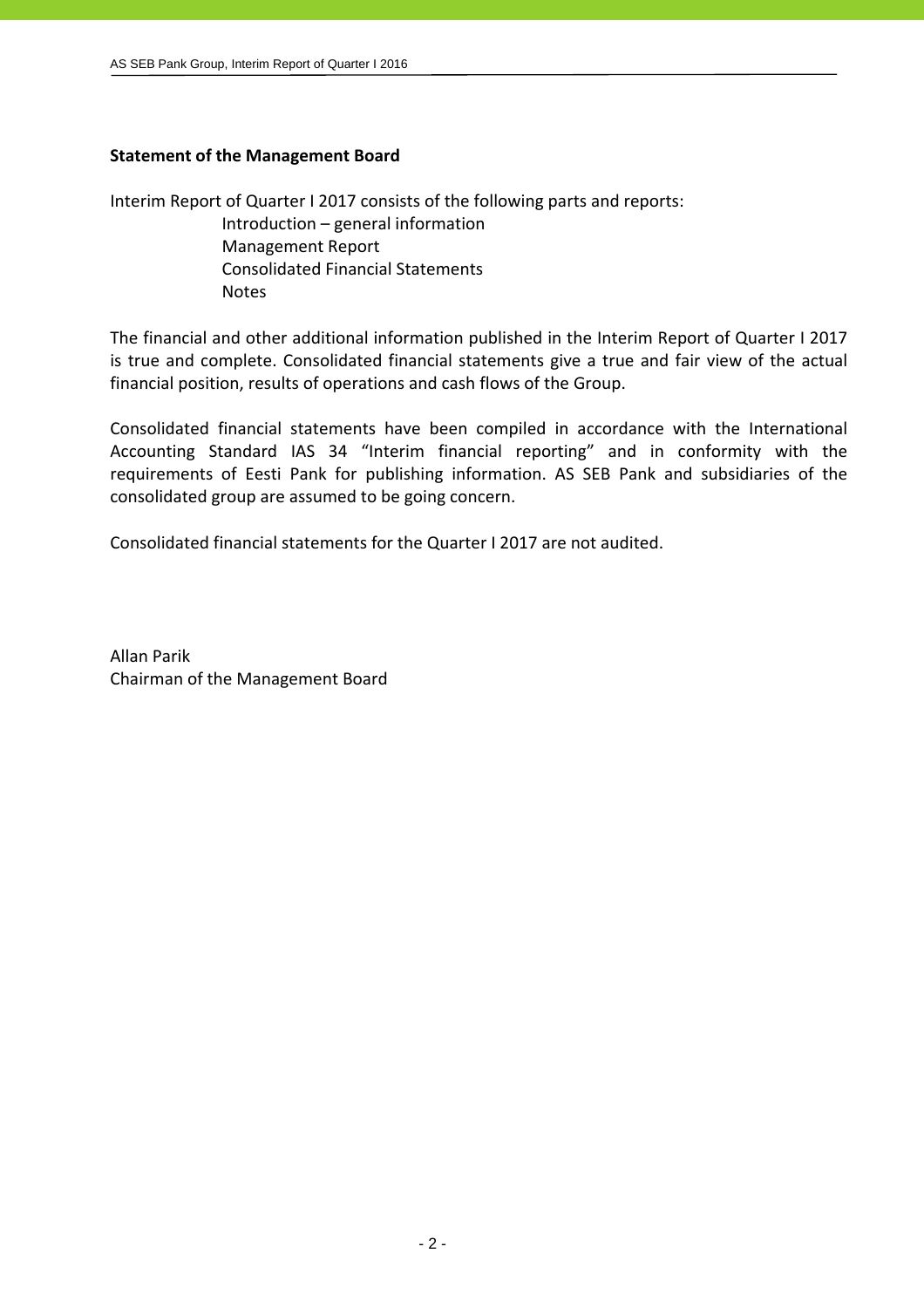#### **I. Introduction ‐ general information**

# **1. Credit institution**

Company name AS SEB Pank Registered in Republic of Estonia Registry date 08.12.1995 Phone  $+3726655100$ Fax +372 6 655 102 SWIFT EEUHEE2X e-mail info@seb.ee Internet homepage http://www.seb.ee

#### **2. Auditor**

Reporting date 31.03.2017

Address Tornimäe Str. 2, Tallinn 15010, Estonia Registry code 10004252 (Estonian Commercial Register)

Audit company and all the AS PricewaterhouseCoopers Registry code 10142876 (Estonian Commercial Register) Address Pärnu Str. 15, 10141 Tallinn, Estonia

Reporting period 01.01.2017 ‐ 31.03.2017 Reporting currency Euro (EUR), millions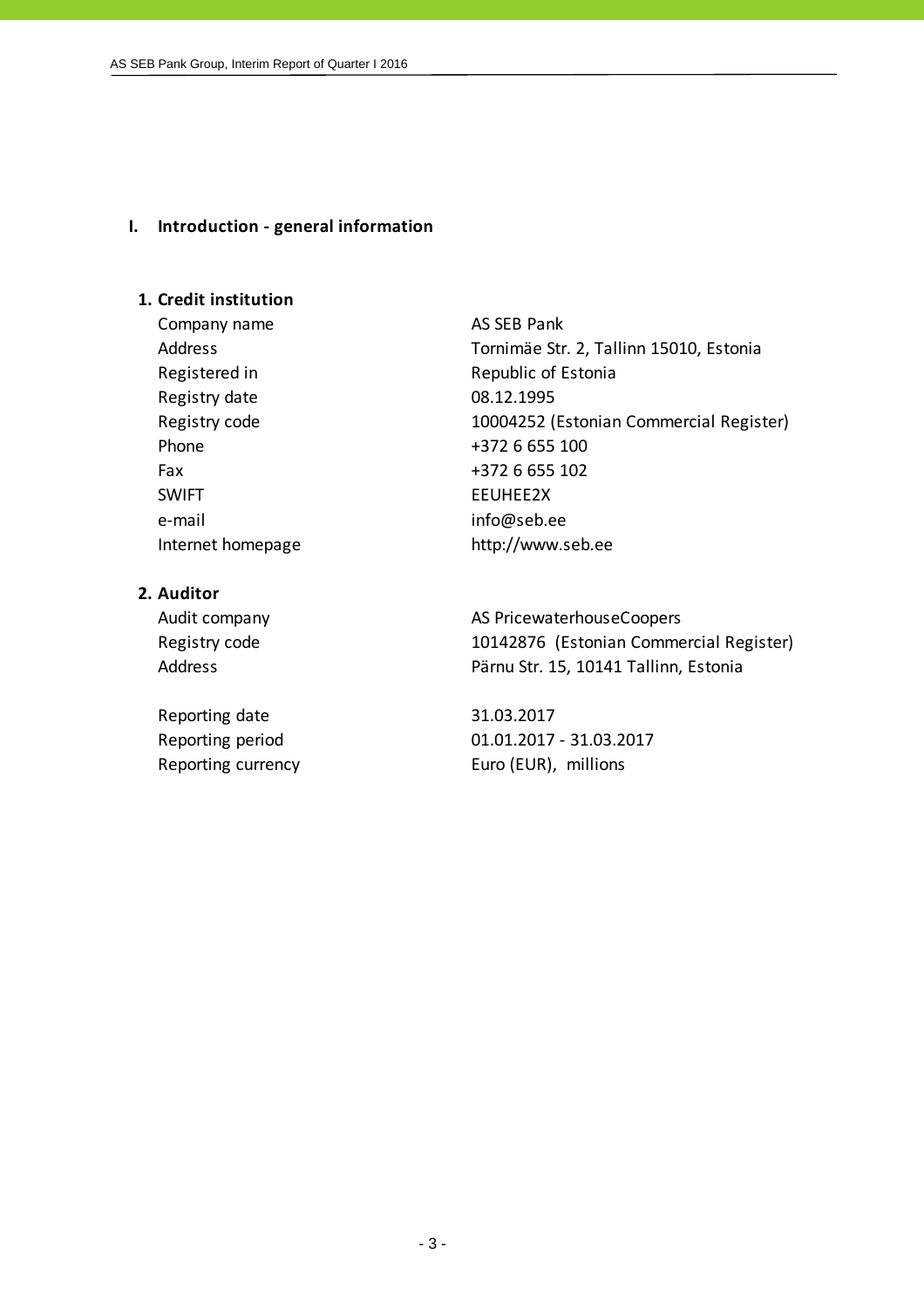## **II. Management Report**

## **1. Credit institution's group as defined in Credit Institutions Law**

## **1.1. Consolidated group**

| Company name         | Registry<br>code | Reg. date | <b>Address</b>         | Activity           | Holding***<br>(%) | At an acqui-<br>sition cost<br>(EURmio) |
|----------------------|------------------|-----------|------------------------|--------------------|-------------------|-----------------------------------------|
| AS SEB Liising       | 10281767         | 03.10.97  | Tallinn, Tornimäe 2    | Leasing            | 100.0%            | 1.8                                     |
| AS Rentacar*         | 10303546         | 20.10.97  | Haapsalu, Karja 27     | Leasing            | 100.0%            | 0.0                                     |
| AS SEB Varahaldus    | 10035169         | 22.05.96  | Tallinn, Tornimäe 2    | Asset management   | 100.0%            | 2.7                                     |
| SK ID Solutions AS** | 10747013         | 27.03.01  | Tallinn, Pärnu mnt 141 | Data communication | 25.0%             | 1.0                                     |
|                      |                  |           |                        | services           |                   |                                         |
|                      |                  |           |                        |                    |                   | 55.                                     |

All enterprises are registered in Estonian Commercial Register.

\* Consolidated subsidiary of AS SEB Liising.

\*\* Associate.

\*\*\* For all investments the percentage of holding equals to both, the holding from the number of shares as well as from the number of votes.

Parent company of the Group is AS SEB Pank, its activity is banking (information on page 3).

The "consolidated group" in the meaning of Credit Institutions Law in Estonia and the "Group" for IFRS consolidation purposes are identical.

Non‐profit association SEB Heategevusfond is an association, not belonging to the consolidation group, registered on 06.01.2006. The founders of the association are AS SEB Pank and AS SEB Elu‐ ja Pensionikindlustus (subsidiary of life insurance company SEB Life and Pension Holding AB which is the subsidiary of Skandinaviska Enskilda Banken AB). The association is aimed at raising and distributing funds for charitable cause to organisations, dealing with children, who have been deprived of parental care. Upon dissolution of the association, the assets remaining after satisfaction of the claims of creditors shall be transferred to a non‐profit association or foundation with similar objectives, entered to the list of associations subject to income tax incentive of the Government of the Estonian Republic, or a legal person in public law, state or local government.

Non‐profit association Spordiklubi United is an association, not belonging to the consolidation group, which started activity from September 2008. The association is founded by AS SEB Pank. The association is aimed at organizing on hobby and competition level sport events and organizing promotions for advertising of own and supporter´s activities. Upon dissolution of the association, the assets shall be transferred to a non‐profit association, foundation or other persons filling the objectives by articles in public interests.

# **1.2. Changes in the consolidated group during the accounting period and plans for year 2017**

No such events or trends have occurred by the time of publishing the report, which would affect the strategy of the group in 2017.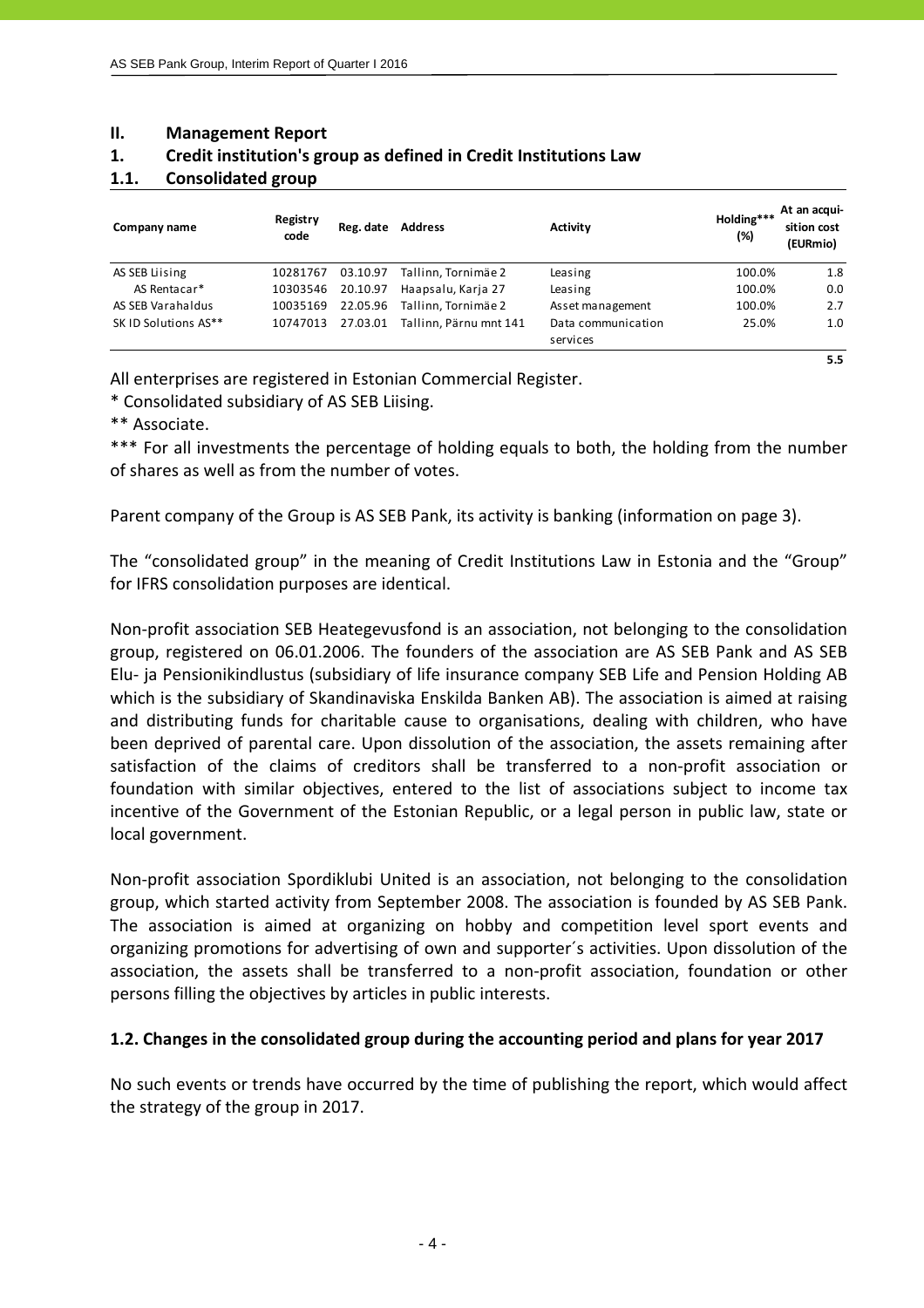# **2. Highlights**

The expectation that the standard of living in Estonia would catch up with that of other European countries can only be realised when our economic growth is among the highest in Europe. Over the last two years Estonia's economic growth has ranked 23rd and 20th, respectively, in Europe, and if this continues we will never achieve the hoped-for standard of living. If we would have been able to maintain the fastest rate of growth in Europe for the past 10 years, the economy in Estonia would be twice as big as it is today. SEB has taken an active role in enlivening the business environment and in Q1 we launched several innovations, enabling our customers to take a step forward in their development.

SEB opened an **innovation centre for businesses in Tallinn**, Estonia, the purpose of which is to help enterprises grow their business and raise their competitiveness, thereby fostering faster economic growth in Estonia. At the heart of the innovation centre is a special growth programme, which helps enterprises to take a step forward in their business within a period of only three to six months. SEB's objective is to bring the globally proven work methods used by start‐ups to traditional companies and implement innovation at a rate that is several times faster than what is currently taking place. The first group, more than ten enterprises, has already started the programme. Hopefully SEB's newly opened innovation centre will not be the only one of its kind, with other ambitious enterprises also creating similar opportunities for helping themselves and their clients move forward—this way our economic growth would not come from a few top players, but a broad‐based circle of entrepreneurs.

Starting from the beginning of this year companies can **open a bank account at SEB via video meeting**, meaning that the customer no longer has to visit a bank office to fill in papers, as everything necessary will be arranged online. This solution is especially convenient for customers staying abroad.

**In Q1, many important new products reached SEB private clients.** All digital innovations show that banking is undergoing another digital leap, since the users of bank services increasingly prefer using all services online.

Starting from  $8<sup>th</sup>$  of March, users can log in to SEB's mobile and internet banking environments using **the new electronic identity solution Smart‐ID**. SK ID Solutions has created an app that works on both Android and iOS platforms. A special SIM card or a card reader are not necessary to use Smart‐ID, the only thing required is an active internet connection. Smart‐ID is not dependent on country borders and is thus very easy to implement across the world. This Estonian innovation will open up new opportunities for both e‐service providers and their users. Using Smart‐ID is free of charge.

In March SEB updated its **mobile app**, which allows for the use of a number of innovative services. The app's design is focused primarily on simplicity and ease of use. SEB's new mobile app has raised the most commonly used services to the forefront, while the fully functional Internet Bank also remains at the disposal of clients.

For the fifth consecutive year the SEB Grupp conducted a survey in the Baltic countries, mapping the expectations of small and medium‐sized enterprises (SMEs) for the 2017 financial year. **The new edition of the Baltic Business Outlook** presents a summary of the project and profiles the views of 4542 Baltic SMEs that completed the survey. According to the survey SMEs of Estonia, Latvia and Lithuania are less optimistic than before, when it comes to assessing the outlook for this financial year. The highest confidence among countries is in Lithuania.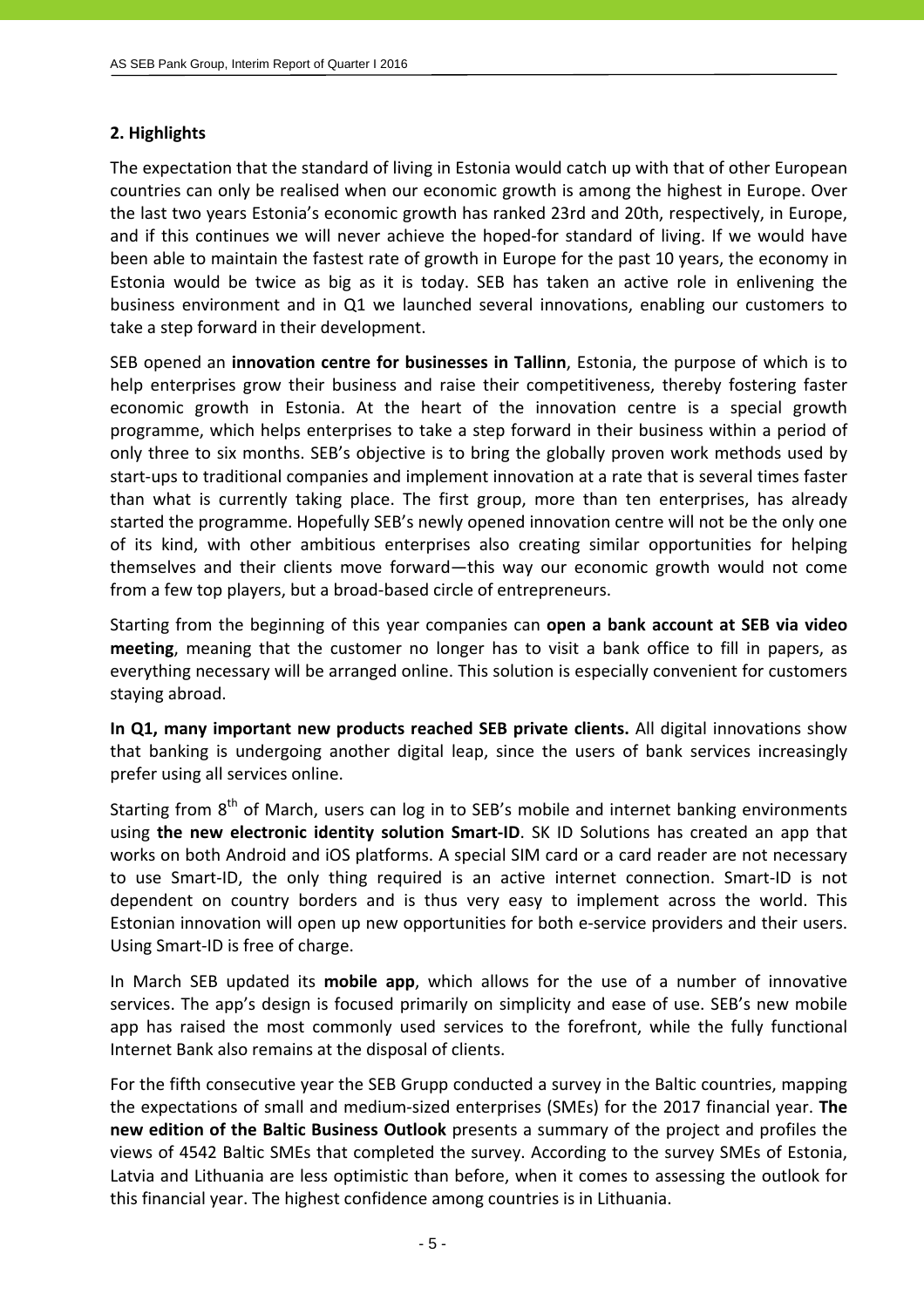JA Estonia has taken great steps in the last six months in cooperation with its largest supporter, SEB Bank, to bring the operations of student companies closer to the actual world of entrepreneurship. The first outcomes of this cooperation can be enjoyed by student companies as of January in the form of **personal and official bank accounts for student companies**.

This year, SEB Bank, Gold Sponsor of the **Estonian National Opera**, handed out audience awards for **the best female and male soloists** for the seventh time. The winners were chosen by opera lovers. This year's audience favourites were Janne Shevtshenko and Priit Volmer. The awards were handed over at a ceremony before the performance of the opera Aida on 30 March. It was the second time for both of the laureates to win the award.

SEB Bank joined the **global action Earth Hour** of the World Wide Fund for Nature (WWF) on 25 March, when all lights, which were not of critical importance, were switched off for one hour at 8:30 p.m. by the local time. The activities of the WWF are aimed at drawing attention to climate changes and global warming. SEB has participated in the Earth Hour action in Estonia as well as in other countries for eight years now.

The more than 753 700 customers of SEB Pank Group are served by 1043 employees. The customers are served through many different channels such as 22 branch offices, 233 ATMs, 9254 POS-terminals. There are more than 525 800 debit and credit cards in use. In addition, over 81% of our customers use internet bank services.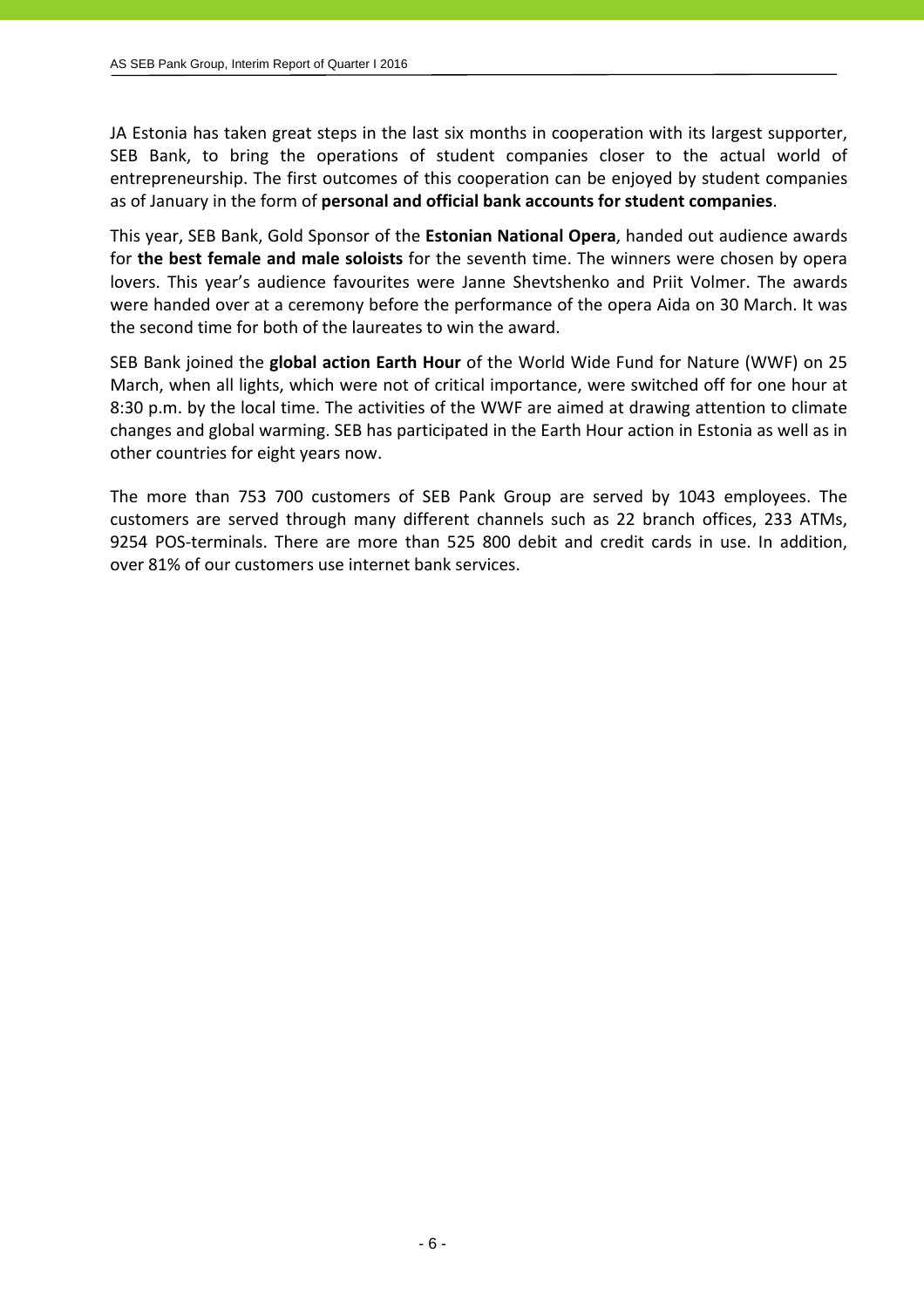# **3. Capital adequacy**

(millions of EUR)

|        | <b>CAPITAL BASE</b>                                                    | 31.03.17 | 31.12.16 |
|--------|------------------------------------------------------------------------|----------|----------|
|        | <b>OWN FUNDS</b>                                                       | 945.1    | 945.0    |
| 1.     | <b>TIER 1 CAPITAL</b>                                                  | 945.1    | 945.0    |
| 1.1.   | <b>COMMON EQUITY TIER 1 CAPITAL</b>                                    | 945.1    | 945.0    |
| 1.1.1. | Capital instruments eligible as CET1 Capital                           | 128.8    | 128.8    |
|        | Paid up capital instruments                                            | 42.5     | 42.5     |
|        | Share premium                                                          | 86.3     | 86.3     |
| 1.1.2. | Retained earnings *                                                    | 806.8    | 806.8    |
|        | 1.1.3. Accumulated other comprehensive income                          | 0.9      | 0.9      |
|        | 1.1.4. Other reserves                                                  | 19.4     | 19.4     |
|        | 1.1.5. Adjustments to CET1 due to prudential filters                   | $-0.1$   | 0.0      |
|        | 1.1.6. (-) Intangible assets                                           | $-4.5$   | $-3.0$   |
|        | 1.1.7. (-) IRB shortfall of credit risk adjustments to expected losses | $-6.1$   | $-7.7$   |
|        | 1.1.8. Other transitional adjustments to CET1 Capital                  | $-0.1$   | $-0.2$   |
| 2.     | <b>TIER 2 CAPITAL</b>                                                  | 0.0      | 0.0      |

|        | RISK WEIGHTED ASSETS (RWA)                                                         | 31.03.17    | 31.12.16    |
|--------|------------------------------------------------------------------------------------|-------------|-------------|
|        | <b>TOTAL RISK EXPOSURE AMOUNT</b>                                                  | 2 4 2 8 . 4 | 2 4 2 6 .1  |
| 1.     | RISK WEIGHTED EXPOSURE AMOUNTS FOR CREDIT, COUNTERPARTY CREDIT AND DILUTION        |             |             |
|        | RISKS AND FREE DELIVERIES                                                          | 2 2 8 3 . 4 | 2 2 8 5 .0  |
| 1.1.   | Standardised approach (SA)                                                         | 242.5       | 248.8       |
|        | Central governments or central banks                                               | 16.8        | 20.3        |
|        | Public sector entities                                                             | 0.7         | 0.7         |
|        | Retail                                                                             | 180.8       | 176.9       |
|        | Exposures in default                                                               | 1.3         | 1.5         |
|        | Collective investments undertakings (CIU)                                          | 4.2         | 6.9         |
|        | Equity                                                                             | 3.7         | 3.4         |
|        | Other items                                                                        | 35.0        | 39.1        |
| 1.2.   | Internal ratings based Approach (IRB)                                              | 2 040.9     | 2036.2      |
| 1.2.1. | IRB approaches when neither own estimates of LGD nor Conversion Factors are used   | 1738.6      | 1 7 3 7 . 3 |
|        | Institutions                                                                       | 228.7       | 218.2       |
|        | Corporates - SME                                                                   | 838.1       | 818.4       |
|        | Corporates - Specialised Lending                                                   | 41.9        | 45.3        |
|        | Corporates - Other                                                                 | 629.9       | 655.4       |
|        | 1.2.2. IRB approaches when own estimates of LGD and/or Conversion Factors are used | 302.3       | 298.9       |
|        | Retail - Secured by real estate SME                                                | 10.4        | 10.4        |
|        | Retail - Secured by real estate non-SME                                            | 213.4       | 212.4       |
|        | Retail - Other SME                                                                 | 16.1        | 16.4        |
|        | Retail - Other non-SME                                                             | 62.4        | 59.7        |
| 2.     | <b>RISKS</b>                                                                       | 15.6        | 17.4        |
| 3.     | TOTAL RISK EXPOSURE AMOUNT FOR OPERATIONAL RISK (AMA)                              | 129.2       | 123.3       |
| 4.     | TOTAL RISK EXPOSURE AMOUNT FOR CREDIT VALUATION ADJUSTMENT                         | 0.2         | 0.4         |

\* Prognosis of dividends have been deducted from retained earnings.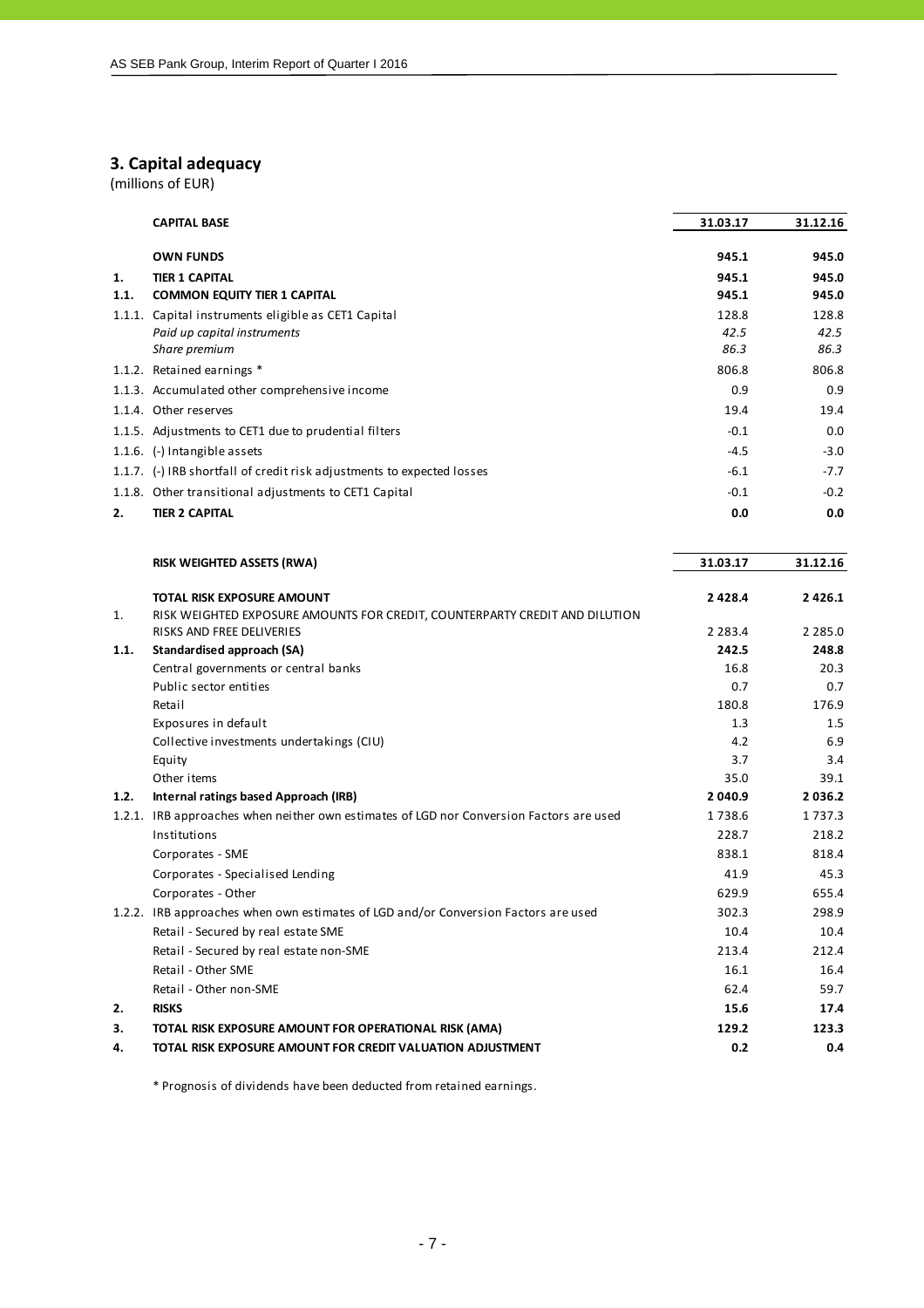#### **CAPITAL RATIOS**

|                                                                                                                    | 31.03.17    | 31.12.16    |
|--------------------------------------------------------------------------------------------------------------------|-------------|-------------|
| <b>OWN FUNDS</b>                                                                                                   | 945.1       | 945.0       |
| TOTAL RISK EXPOSURE AMOUNT Basel III (without additional risk exposure amount due to application of Basel I floor) | 2 4 2 8 . 4 | 2426.1      |
| Own fund requirement (8%)                                                                                          | 194.3       | 194.1       |
| Total capital ratio                                                                                                | 38.92%      | 38.95%      |
| Tier 1 Capital ratio                                                                                               | 38.92%      | 38.95%      |
| CET1 Capital ratio                                                                                                 | 38.92%      | 38.95%      |
| Tier 2 Capital ratio                                                                                               | 0.00%       | 0.00%       |
| TOTAL RISK EXPOSURE AMOUNT Basel III (with additional risk exposure amount due to application of Basel I floor)    | 3 2 5 3 .6  | 3 1 8 9 . 8 |
| Own fund requirement (8%)                                                                                          | 260.3       | 255.2       |
| Total capital ratio                                                                                                | 29.05%      | 29.63%      |
| Tier 1 Capital ratio                                                                                               | 29.05%      | 29.63%      |
| CET1 Capital ratio                                                                                                 | 29.05%      | 29.63%      |
| Tier 2 Capital ratio                                                                                               | 0.00%       | $0.00\%$    |
|                                                                                                                    |             |             |

#### **MEMBERS OF CONSOLIDATION GROUP, INCLUDED TO CAPITAL ADEQUACY CALCULATION**

AS SEB Pank AS SEB Liising Group AS SEB Varahaldus

#### **CAPITAL REQUIREMENTS AND BUFFERS**

|                                                                   | 31.03.17         |                   |                 | 31.12.16         |                   |                 |
|-------------------------------------------------------------------|------------------|-------------------|-----------------|------------------|-------------------|-----------------|
| <b>OWN FUNDS</b>                                                  | Total<br>capital | Tier 1<br>capital | CET1<br>capital | Total<br>capital | Tier 1<br>capital | CET1<br>capital |
| Capital amount                                                    | 945.1            | 945.1             | 945.1           | 945.0            | 945.0             | 945.0           |
| Total risk exposure amount *                                      | 2 4 2 8 .4       | 2 4 2 8 . 4       | 2 4 2 8 . 4     | 2 4 2 6 . 1      | 2 4 2 6 . 1       | 2 4 2 6 . 1     |
| Capital adequacy ratio                                            | 38.92%           | 38.92%            | 38.92%          | 38.95%           | 38.95%            | 38.95%          |
| Total capital requirements, incl. buffers                         | 376.4            | 327.8             | 291.4           | 376.0            | 327.5             | 291.1           |
|                                                                   | 15.5%            | 13.5%             | 12.0%           | 15.5%            | 13.5%             | 12.0%           |
| including:                                                        |                  |                   |                 |                  |                   |                 |
| Base capital requirement                                          | 194.3            | 145.7             | 109.3           | 194.1            | 145.6             | 109.2           |
|                                                                   | 8%               | 6%                | 4.5%            | 8%               | 6%                | 4.5%            |
| Capital conservation buffer                                       | 60.7             | 60.7              | 60.7            | 60.7             | 60.7              | 60.7            |
|                                                                   | 2.5%             | 2.5%              | 2.5%            | 2.5%             | 2.5%              | 2.5%            |
| Systemic risk buffer                                              | 72.9             | 72.9              | 72.9            | 72.8             | 72.8              | 72.8            |
|                                                                   | 3%               | 3%                | 3%              | 3%               | 3%                | 3%              |
| Own funds Surplus(+) of total capital requirements, incl. buffers | 568.7            | 617.3             | 653.7           | 569.0            | 617.5             | 653.9           |

\* Total risk exposure amount without additional risk exposure amount due to application of Basel I floor

#### **LEVERAGE RATIO**

|                                                 | 31.03.17   | 31.12.16   |
|-------------------------------------------------|------------|------------|
| Exposure measure for leverage ratio calculation | 6 3 2 6 .0 | 6 2 3 6 .4 |
| of which on balance sheet items                 | 5 869.0    | 5 764.1    |
| of which off balance sheet items                | 457.0      | 472.3      |
|                                                 |            |            |
| Leverage ratio*                                 | 14.9%      | 15.2%      |

\*In Annual report of reference period Leverage Ratio was calculated as the simple arithmetic mean of the monthly leverage ratios over a quarter. In Current report as of end of period.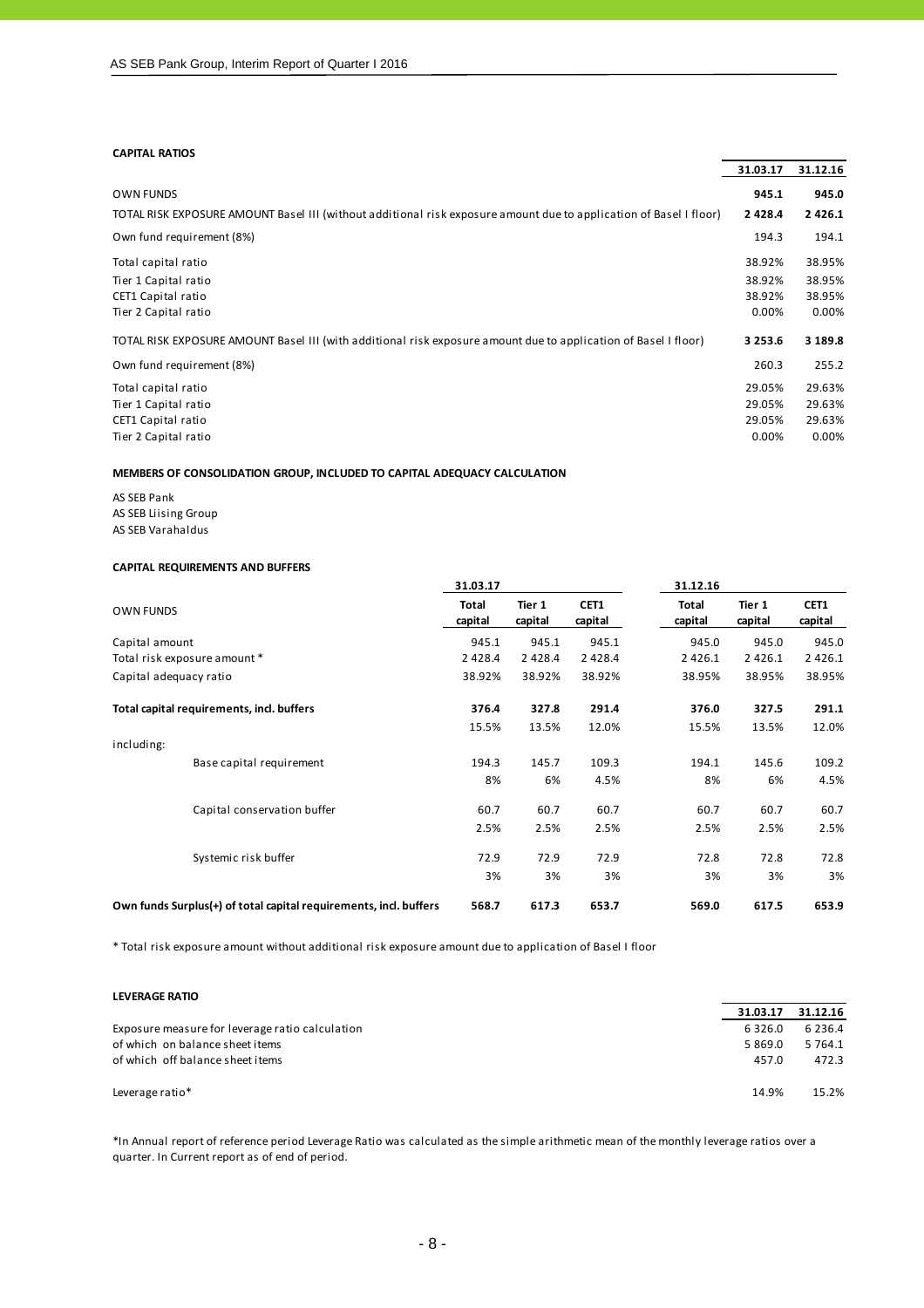# **4. Risk concentration**

| (millions of EUR)                                                                                                       | 31.03.17 | 31.12.16 | 31.03.16 |
|-------------------------------------------------------------------------------------------------------------------------|----------|----------|----------|
| Total claims against persons associated with the credit institution's<br>consolidation group                            | 0.5      | 2.2      | 1.7      |
| The share of claims of the persons associated with the credit institution's<br>consolidation group in net own funds, %, | 0.05     | 0.23     | 0.19     |
| Total of large exposure claims                                                                                          | 262.6    | 294.4    | 262.7    |
| The share of large exposure claims in net own funds, %                                                                  | 27.78    | 31.16    | 28.95    |
| Number of large exposure customers                                                                                      | 4        | 4        | 4        |

#### **5. Key figures**

| (millions of EUR)                       |             |             |             |
|-----------------------------------------|-------------|-------------|-------------|
|                                         | 31.03.17    | 31.12.16    | 31.03.16    |
| Net profit                              | 12.5        | 84.7        | 12.8        |
| Average equity                          | 977.2       | 959.2       | 930.5       |
| Return on equity (ROE), %               | 5.12        | 8.83        | 5.50        |
| Average assets                          | 5 8 2 7 . 8 | 5 5 0 4 .7  | 5 2 9 4 . 6 |
| Return on assets (ROA), %               | 0.86        | 1.54        | 0.97        |
| Net interest income                     | 21.1        | 82.9        | 19.9        |
| Average interest earning assets         | 5 7 1 1.5   | 5 3 7 6 . 6 | 5 1 5 5 . 9 |
| Net interest margin (NIM), %            | 1.48        | 1.54        | 1.54        |
| Spread, %                               | 1.45        | 1.51        | 1.51        |
| Cost / Income ratio, %                  | 43.4        | 40.8        | 46.3        |
| Ratio of individually impaired loans, % | 0.32        | 0.33        | 0.35        |

#### **Explanations**

Return on equity (ROE) = Net profit/Average equity \* 100 Average equity = (Equity of current year end + Equity of previous year end)/2 Return on assets (ROA) = Net profit/Average assets \* 100 Average assets = (Assets of current year end + Assets of previous year end)/2 Cost of interest bearing liabilities = Interest expenses/Average liabilities exposed to interest rate risk \*100 Cost/Income Ratio = Total Operating Expenses/Total Income \* 100 Net interest margin (NIM) = Net interest income/Average assets exposed to interest rate risk \* 100 Yield on interest earning assets = Interest income/Average assets exposed to interest rate risk Spread = Yield on interest earning assets ‐ Cost of interest bearing liabilities

Ratio of individually impaired loans = Individually impaired loans/Loans to customers and credit institutions\* 100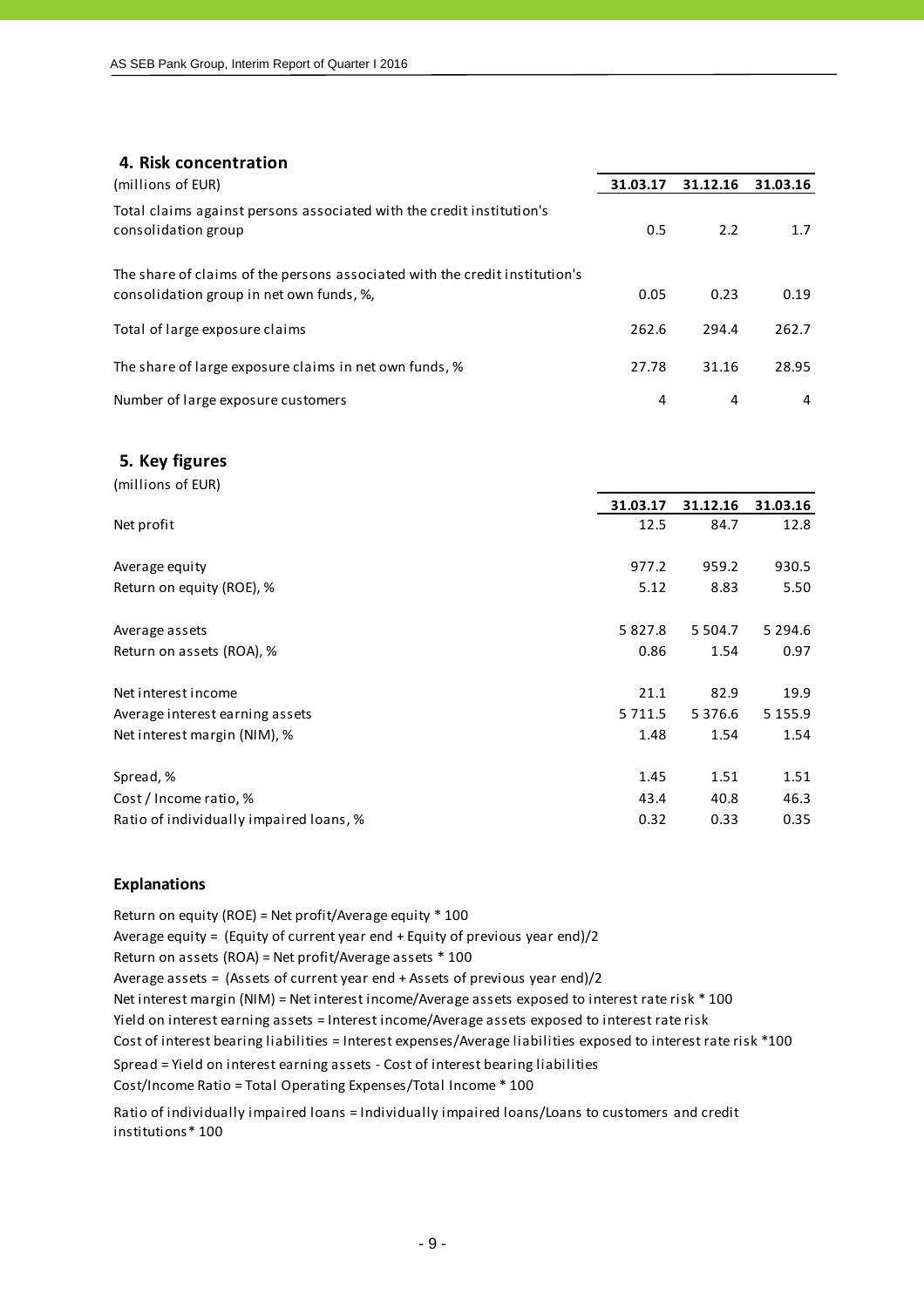#### **Assets exposed to interest rate risk:**

Balances with central bank Loans and advances to credit institutions Loans and advances to customers Debt securities and other fixed income securities (all without accrued interests)

#### **Liabilities exposed to interest rate risk:**

Due to credit institutions Due to customers (all without accrued interests)

#### **Total Operating Expenses:**

Personnel expenses Other expenses Depreciation, amortisation and impairment of tangible and intangible assets

#### **Total Income:**

Net interest income Net fee and commission income Net income from foreign exchange Gains less losses from financial assets at fair value through profit or loss Income from dividends Gains less losses from investment securities Share of profit of associates Other income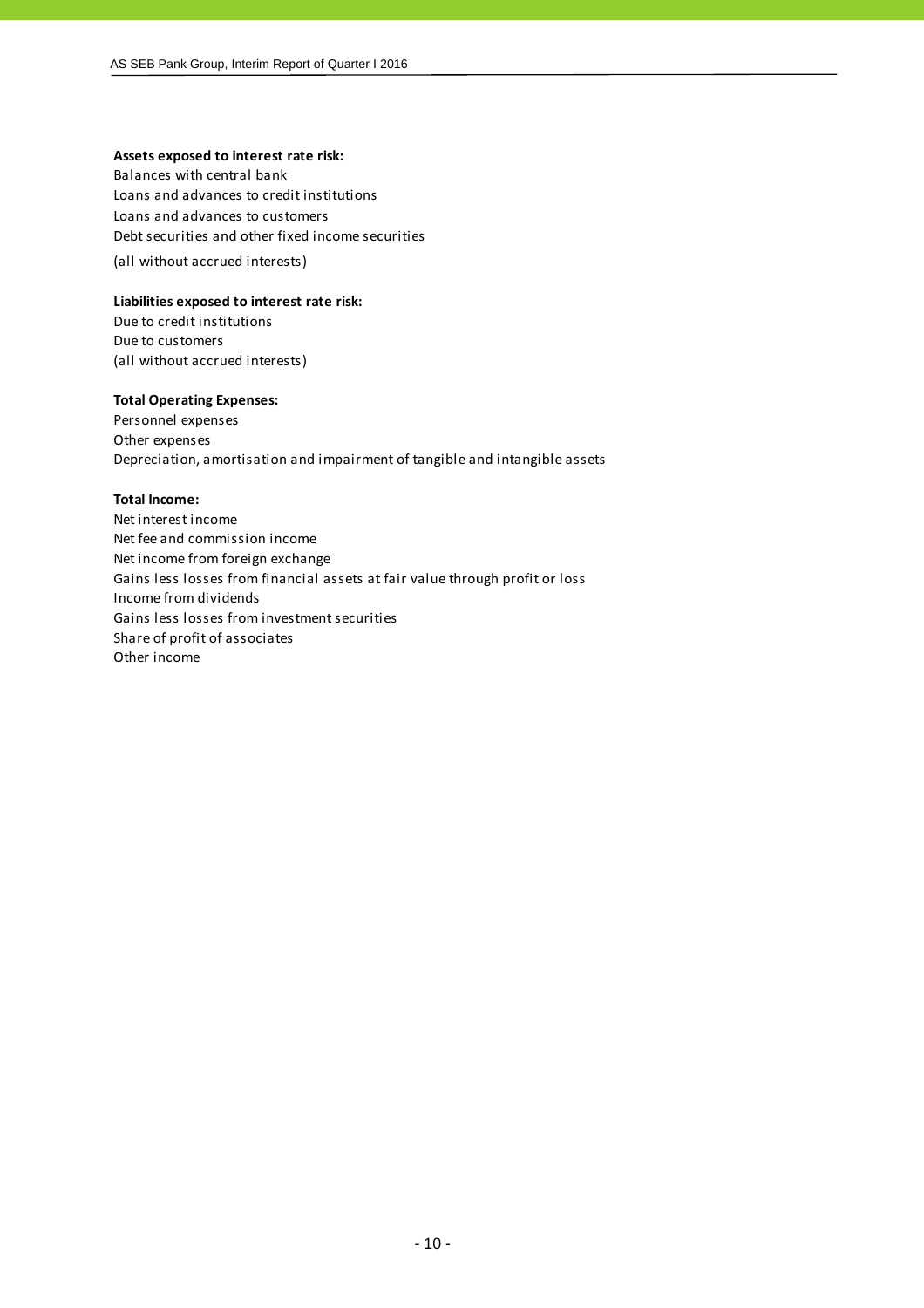#### **III. Consolidated financial statements**

## **1. Consolidated income statement**

(millions of EUR)

|                                                                              |   | 2017                   | 2016              |
|------------------------------------------------------------------------------|---|------------------------|-------------------|
|                                                                              |   | Note 3 months 3 months |                   |
| Interest and similar income                                                  | 3 | 23.4                   | 22.5              |
| Interest expenses and similar charges                                        | 4 | $-2.3$                 | $-2.6$            |
| Net Interest Income                                                          |   | 21.1                   | 19.9              |
| Fee and commission income                                                    | 5 | 15.3                   | 14.1              |
| Fee and commission expense                                                   | 6 | $-3.8$                 | $-3.7$            |
| Net fee and commission income                                                |   | 11.5                   | 10.4              |
| Net income from foreign exchange                                             |   | 1.2                    | $1.0\,$           |
| Gains less losses from financial assets at fair value through profit or loss |   | 0.3                    | 0.3               |
| Gains less losses from investment securities                                 |   | 0.6                    | 0.0               |
| Other income                                                                 |   | 0.5                    | 0.2               |
| Personnel expenses                                                           |   | $-9.6$                 | $-9.9$            |
| Other expenses                                                               |   | $-4.9$                 | $-4.0$            |
| Depreciation, amortisation and impairment of tangible and intangible assets  |   | $-0.8$                 | $-0.9$            |
| Profit before impairment losses on loans and advances                        |   | 19.9                   | 17.1              |
| Impairment losses on loans and advances                                      | 7 | 0.1                    | 0.7               |
| Profit before income tax                                                     |   | 20.0                   | 17.8              |
| Income tax                                                                   |   | $-7.5$                 | $-5.0$            |
| Net profit                                                                   |   | 12.5                   | 12.8              |
| Profit attributable to the sole equity holder                                |   | 12.5                   | 12.8              |
| 2. Consolidated statement of comprehensive income                            |   |                        |                   |
| (millions of EUR)                                                            |   | 2017                   | 2016              |
|                                                                              |   |                        | 3 months 3 months |
| Net profit                                                                   |   | 12.5                   | 12.8              |
| Other comprehensive income/expense                                           |   |                        |                   |
| Items that may subsequently be reclassified to the income statement:         |   |                        |                   |
| Revaluation of available-for-sale financial assets                           |   | 0.0                    | 3.2               |
| Total other comprehensive income/expense                                     |   | 0.0                    | 3.2               |
|                                                                              |   |                        |                   |
| <b>Total comprehensive income</b>                                            |   | 12.5                   | 16.0              |
|                                                                              |   |                        |                   |
| Sole equity holder of the parent entity (total)                              |   | 12.5                   | 16.0              |

-Total comprehensive income from continued operations 12.5 16.0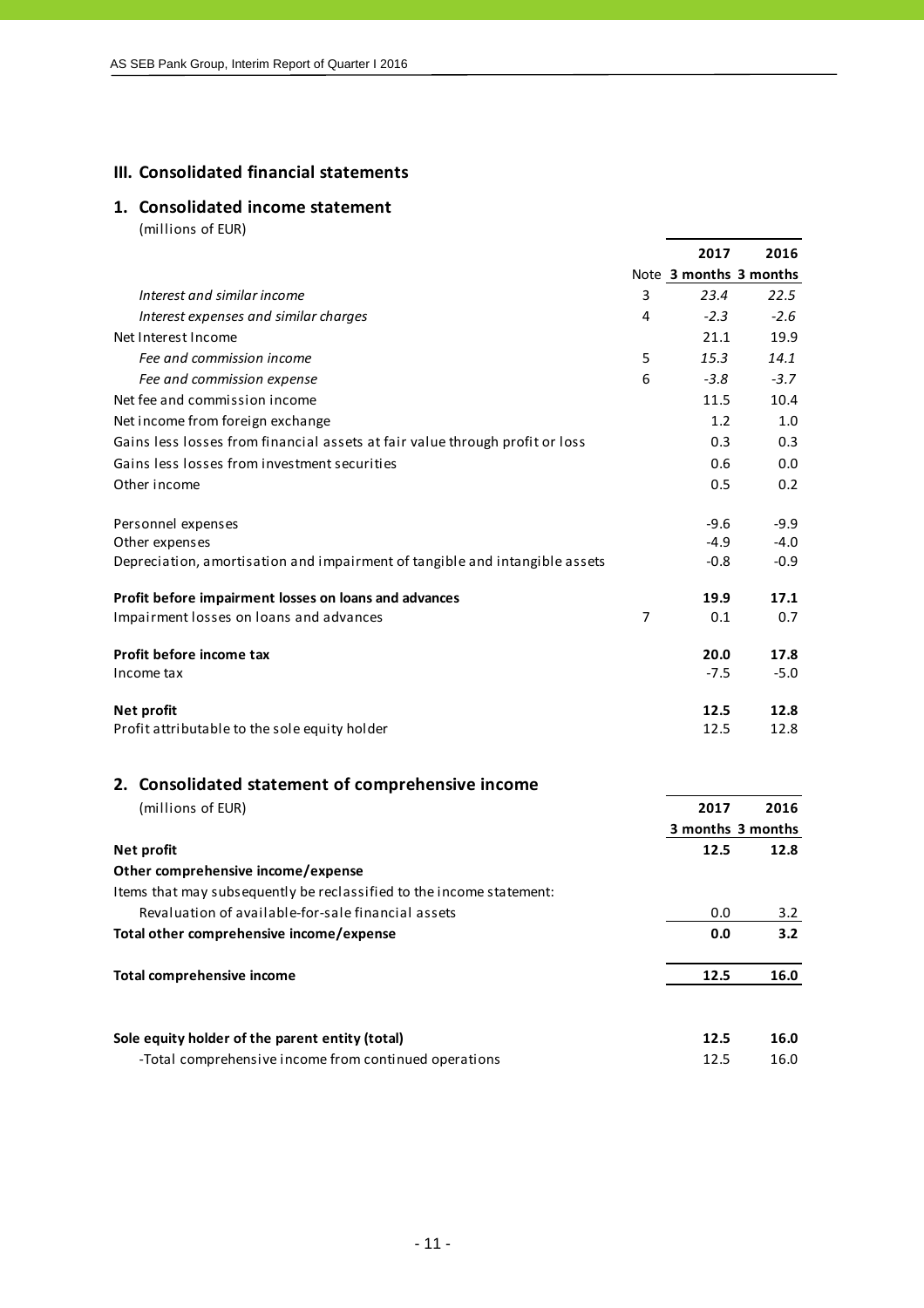# **3. Consolidated statement of financial position**

(millions of EUR)

|                                                                     | 31.03.17   | 31.12.16   |
|---------------------------------------------------------------------|------------|------------|
| <b>ASSETS</b>                                                       |            |            |
| Cash                                                                | 37.0       | 41.7       |
| Balances with central bank                                          | 251.8      | 250.9      |
| Loans and advances to credit institutions                           | 1 0 3 5 .0 | 983.3      |
| Loans and advances to customers                                     | 4 4 0 4 .3 | 4 3 3 7 .5 |
| Financial assets held for trading                                   | 21.3       | 23.4       |
| Financial assets designated at fair value through profit or loss at |            |            |
| inception                                                           | 83.8       | 86.7       |
| Available-for-sale financial assets                                 | 6.9        | 9.3        |
| Other assets                                                        | 12.2       | 18.3       |
| Accrued income and prepaid expenses                                 | 14.2       | 11.8       |
| Investments in associates                                           | 0.8        | 0.8        |
| Intangible assets                                                   | 4.4        | 2.9        |
| Property, plant and equipment                                       | 8.5        | 8.8        |
| <b>TOTAL ASSETS</b>                                                 | 5880.2     | 5 7 7 5 .4 |

#### **LIABILITIES AND SHAREHOLDERS' EQUITY**

| Due to credit institutions                                 | 1 0 4 9 . 4 | 992.4      |
|------------------------------------------------------------|-------------|------------|
| Due to customers                                           | 3 7 1 9 . 1 | 3 6 8 7 .0 |
| Other liabilities                                          | 93.7        | 68.6       |
| Accrued expenses and deferred income                       | 28.1        | 17.9       |
| Financial liabilities at fair value through profit or loss | 21.3        | 23.5       |
| Provisions                                                 | 0.1         | 0.1        |
| <b>Total Liabilities</b>                                   | 4911.7      | 4789.5     |
| Share capital                                              | 42.5        | 42.5       |
| Share premium                                              | 86.3        | 86.3       |
| Other reserves                                             | 20.3        | 20.3       |
| Retained earnings                                          | 819.4       | 836.8      |
| Total shareholders' equity                                 | 968.5       | 985.9      |
| <b>TOTAL LIABILITIES AND SHAREHOLDERS' EQUITY</b>          | 5880.2      | 5 7 7 5 .4 |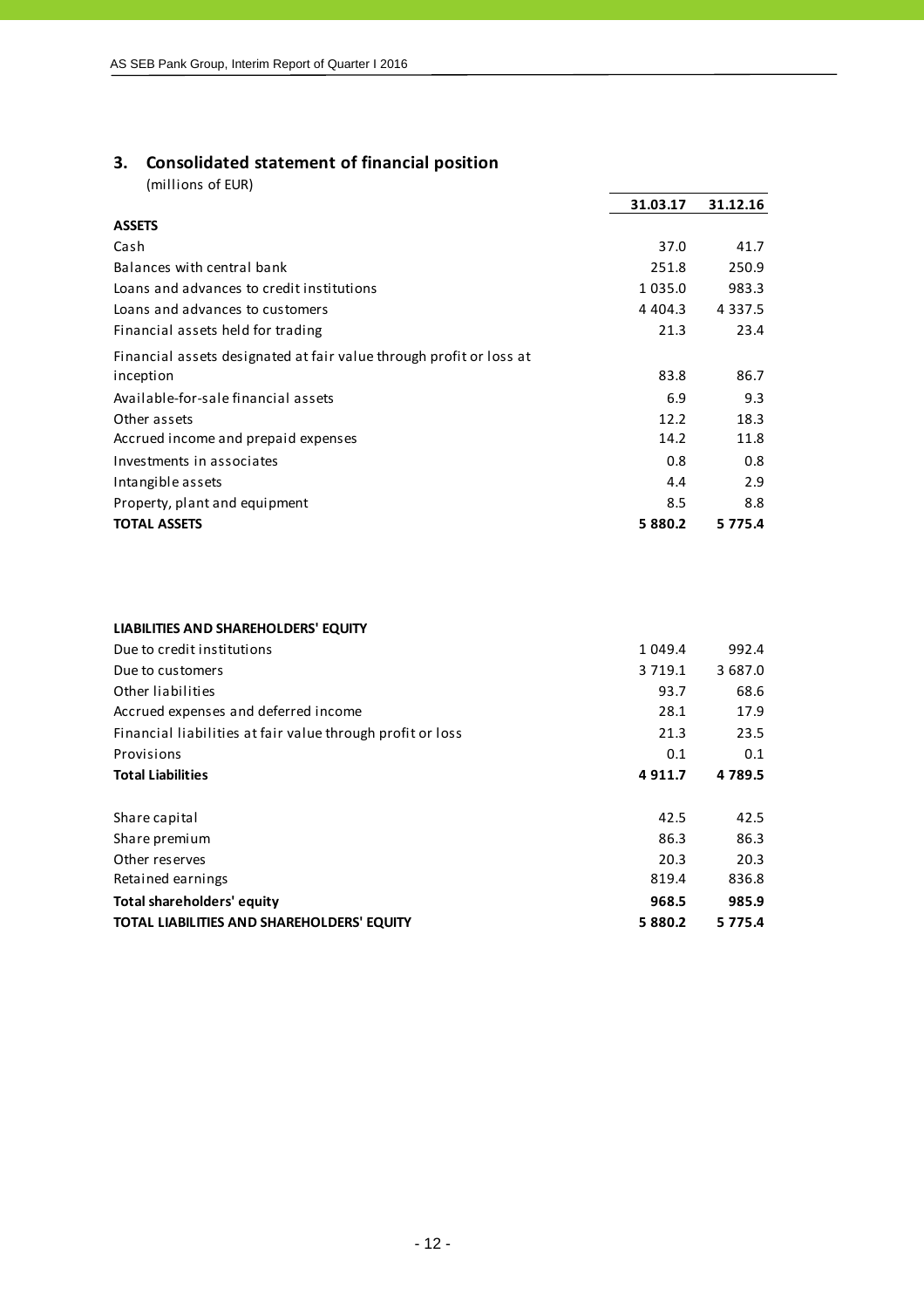# **4. Consolidated cash flow statement**

(millions of EUR)

|                                                                                 | 2017       | 2016       |
|---------------------------------------------------------------------------------|------------|------------|
|                                                                                 | 3 months   | 3 months   |
| I. Cash flows from operating activities                                         |            |            |
| Interest received                                                               | 22.9       | 22.5       |
| Interest paid                                                                   | $-2.8$     | $-2.7$     |
| Fee and commission received                                                     | 15.3       | 14.2       |
| Fee and commission paid                                                         | $-3.8$     | $-3.7$     |
| Net trading income and other operating income                                   | 2.2        | 2.1        |
| Personnel expenses and other operating expenses                                 | $-14.4$    | $-13.8$    |
| Income tax paid                                                                 | $-7.5$     | $-5.0$     |
| Cash flows from operating activities before changes in the operating assets     |            |            |
| and liabilities                                                                 | 11.9       | 13.6       |
| Changes in operating assets:                                                    |            |            |
| Loans and advances to credit institutions and mandatory reserve in central bank | 33.5       | $-3.2$     |
| Loans and advances to customers                                                 | $-65.8$    | 2.8        |
| Other assets                                                                    | 4.5        | $-4.0$     |
| <b>Changes of operating liabilities:</b>                                        |            |            |
| Due to credit institutions                                                      | 83.8       | 133.1      |
| Due to customers                                                                | 32.6       | $-15.6$    |
| Other liabilities                                                               | 6.3        | 7.9        |
| Cash flow from (used in) operating activities                                   | 106.8      | 134.6      |
| II. Cash flows from investing activities                                        |            |            |
| Net increase-/decrease+ of investment portfolio securities                      | 2.9        | 0.0        |
| Purchase of tangible and intangible assets                                      | $-2.1$     | $-1.1$     |
| Cash flow from (used in) investing activities                                   | 0.8        | $-1.1$     |
| III. Cash flows from financing activities                                       |            |            |
| Dividends paid                                                                  | $-30.0$    | $-20.0$    |
| Cash used in financing activities                                               | $-30.0$    | $-20.0$    |
| Net decrease/increase in cash and cash equivalents                              | 77.6       | 113.5      |
| Cash and cash equivalents at the beginning of period                            | 1 270.9    | 1012.5     |
| Effect of exchange rate changes on cash and cash equivalents                    | 0.0        | 0.0        |
| Cash and cash equivalents at the end of period                                  | 1 3 4 8 .5 | 1 1 2 6 .0 |

| <b>Cash and cash equivalents includes:</b>               | 31.03.17   | 31.03.16   |
|----------------------------------------------------------|------------|------------|
| Cash on hand                                             | 37.0       | 41.5       |
| Balances with the central bank without mandatory reserve | 210.0      | 150.0      |
| Liquid deposits in other credit institutions             | 1 0 1 7 .6 | 934.5      |
| Liquidity securities                                     | 83.9       | 0.0        |
|                                                          | 1 3 4 8 .5 | 1 1 2 6 .0 |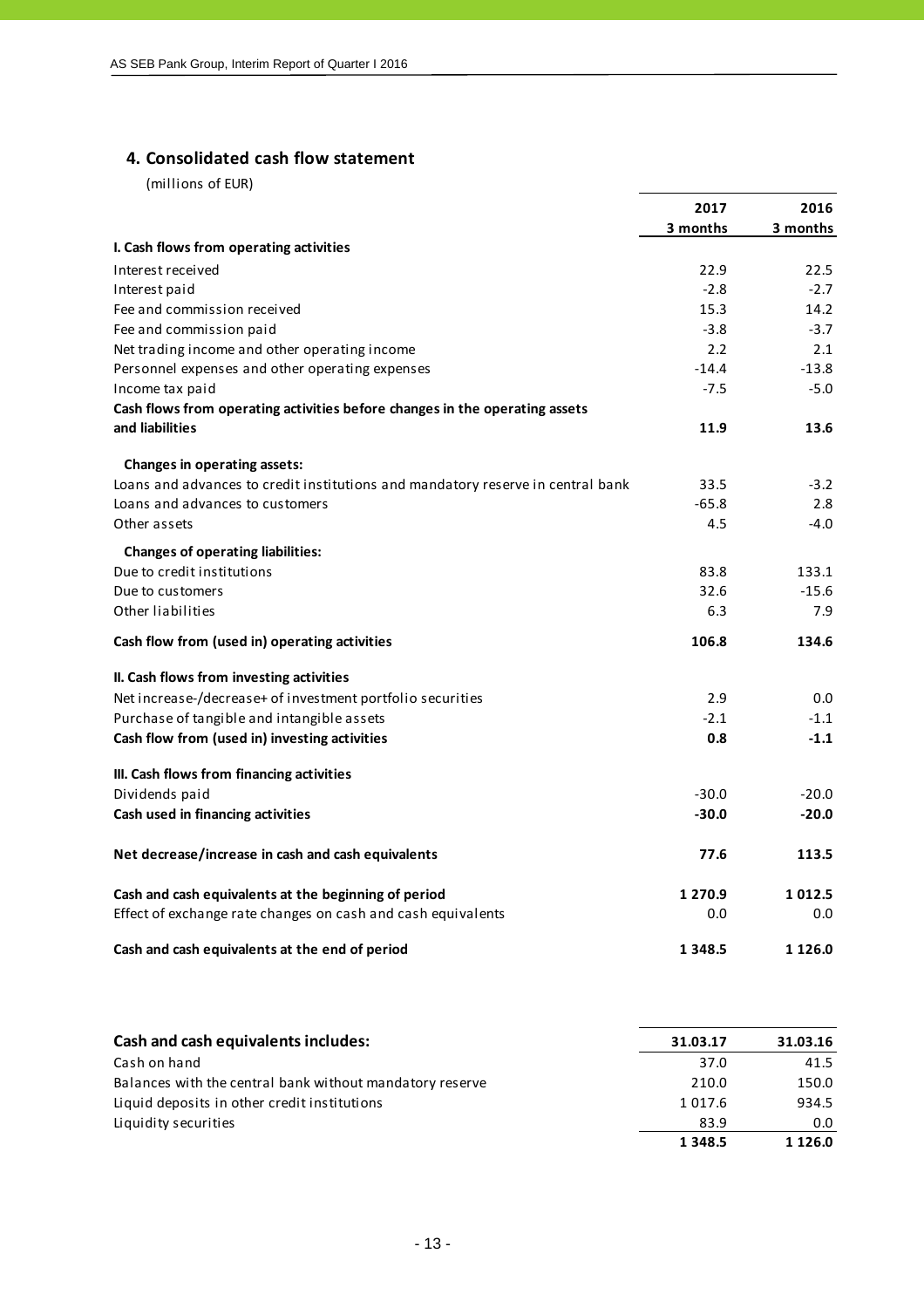# **5. Changes in consolidated shareholders' equity**

(millions of EUR)

|                                   |              |              |                 |                 | <b>Total</b>  |
|-----------------------------------|--------------|--------------|-----------------|-----------------|---------------|
|                                   | <b>Share</b> | <b>Share</b> |                 | <b>Retained</b> | shareholders' |
|                                   | capital      | premium      | <b>Reserves</b> | profit          | equity        |
| Year beginning 01.01.2016         | 42.5         | 86.3         | 32.2            | 771.4           | 932.4         |
| Dividend paid                     | 0.0          | 0.0          | 0.0             | $-20.0$         | $-20.0$       |
| Other                             | 0.0          | 0.0          | 0.0             | 0.1             | 0.1           |
| Net profit                        | 0.0          | 0.0          | 0.0             | 12.8            | 12.8          |
| Other comprehensive income:       |              |              |                 |                 |               |
| Net change in available-for-sale  |              |              |                 |                 |               |
| financial assets                  | 0.0          | 0.0          | 3.2             | 0.0             | 3.2           |
| Total other comprehensive income  | 0.0          | 0.0          | 3.2             | 0.0             | 3.2           |
| <b>Total comprehensive income</b> | 0.0          | 0.0          | 3.2             | 12.8            | 16.0          |
| <b>Final balance 31.03.2016</b>   | 42.5         | 86.3         | 35.4            | 764.3           | 928.5         |
| Year beginning 01.01.2017         | 42.5         | 86.3         | 20.3            | 836.8           | 985.9         |
| Dividend paid                     | 0.0          | 0.0          | 0.0             | $-30.0$         | $-30.0$       |
| Other                             | 0.0          | 0.0          | 0.0             | 0.1             | 0.1           |
| Net profit                        | 0.0          | 0.0          | 0.0             | 12.5            | 12.5          |
| Other comprehensive income:       |              |              |                 |                 |               |
| Net change in available-for-sale  |              |              |                 |                 |               |
| financial assets                  | 0.0          | 0.0          | 0.0             | 0.0             | 0.0           |
| Total other comprehensive expense | 0.0          | 0.0          | 0.0             | 0.0             | 0.0           |
| <b>Total comprehensive income</b> | 0.0          | 0.0          | 0.0             | 12.5            | 12.5          |
| <b>Final balance 31.03.2017</b>   | 42.5         | 86.3         | 20.3            | 819.4           | 968.5         |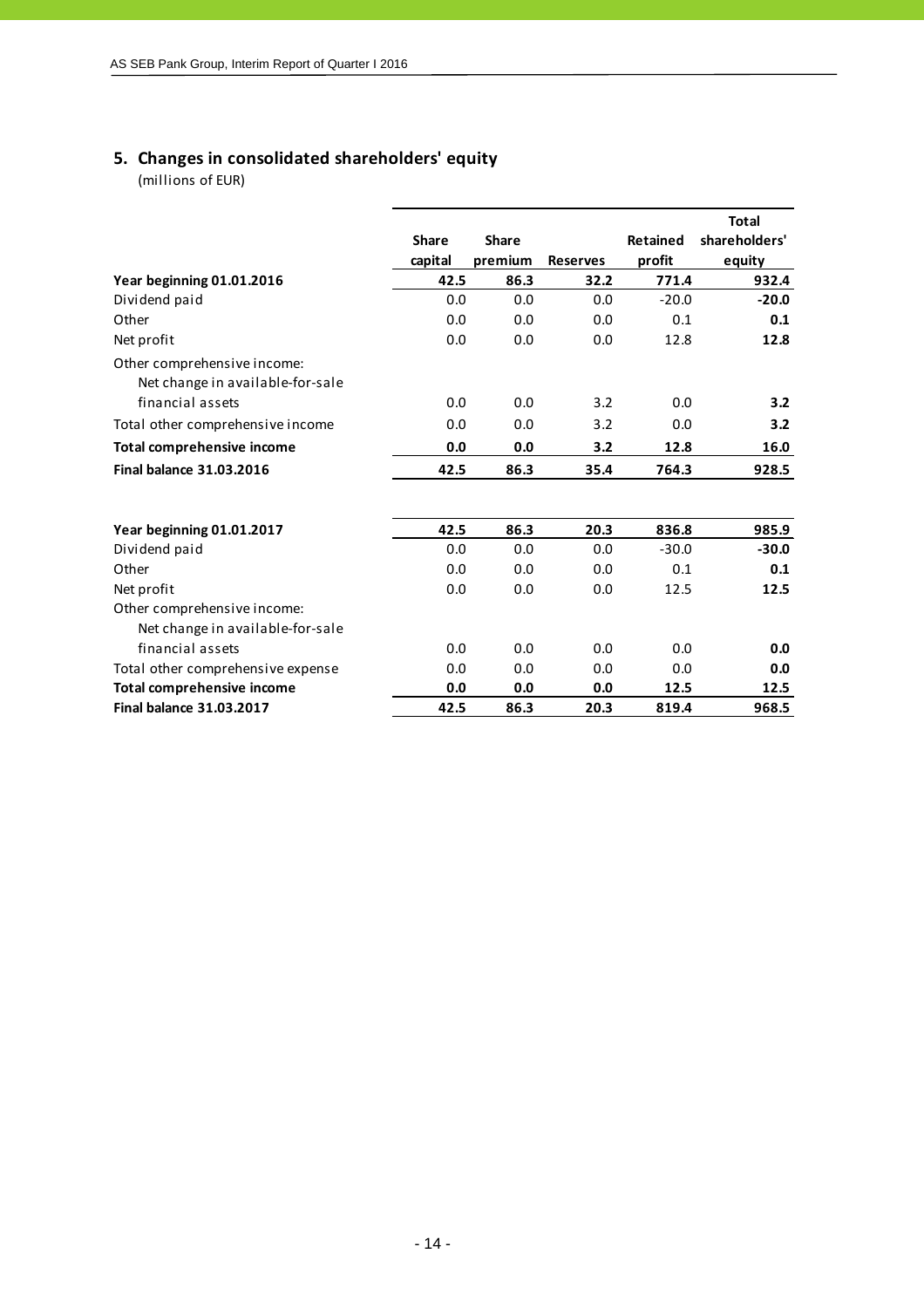#### **6. Contingent assets and liabilities and commitments**

(millions of EUR)

| 31.03.17                                                                                   | <b>Balance value</b><br><b>Contract amount</b> |                    |               |                    |
|--------------------------------------------------------------------------------------------|------------------------------------------------|--------------------|---------------|--------------------|
|                                                                                            | <b>Assets</b>                                  | <b>Liabilities</b> | <b>Assets</b> | <b>Liabilities</b> |
| 1. Irrevocable and revocable transactions                                                  | 102.2                                          | 1053.2             | 0.0           | 0.0                |
| 1.1. Guarantees and other similar off-balance sheet<br>irrovocable liabilitieas and claims | 102.2                                          | 299.9              | 0.0           | 0.0                |
| incl. financial quarantees                                                                 | 102.2                                          | 104.5              | 0.0           | 0.0                |
| 1.2. Loan commitments                                                                      | 0.0                                            | 753.3              | 0.0           | 0.0                |
| 2. Derivatives                                                                             | 601.4                                          | 582.6              | 21.2          | 21.3               |
| 2.1. Currency related derivatives                                                          | 234.3                                          | 234.3              | 13.4          | 13.4               |
| 2.2. Interest related derivatives                                                          | 365.5                                          | 346.9              | 7.7           | 7.8                |
| 2.3. Equity related derivatives*                                                           | 1.6                                            | 1.4                | 0.1           | 0.1                |
|                                                                                            | 703.6                                          | 1635.8             | 21.2          | 21.3               |

| 31.12.16                                            |               | <b>Contract amount</b> | <b>Balance value</b> |                    |  |
|-----------------------------------------------------|---------------|------------------------|----------------------|--------------------|--|
|                                                     | <b>Assets</b> | Liabilities            | <b>Assets</b>        | <b>Liabilities</b> |  |
| 1. Irrevocable and revocable transactions           | 103.6         | 1096.3                 | 0.0                  | 0.0                |  |
| 1.1. Guarantees and other similar off-balance sheet |               |                        |                      |                    |  |
| irrovocable liabilitieas and claims                 | 103.6         | 321.2                  | 0.0                  | 0.0                |  |
| incl. financial quarantees                          | 103.6         | 133.8                  | 0.0                  | 0.0                |  |
| 1.2. Loan commitments                               | 0.0           | 775.3                  | 0.0                  | 0.0                |  |
| 2. Derivatives                                      | 645.8         | 626.6                  | 23.3                 | 23.5               |  |
| 2.1. Currency related derivatives                   | 249.9         | 249.9                  | 14.2                 | 14.1               |  |
| 2.2. Interest related derivatives                   | 392.7         | 373.9                  | 9.0                  | 9.3                |  |
| 2.3. Equity related derivatives*                    | 3.2           | 2.8                    | 0.1                  | 0.1                |  |
|                                                     | 749.4         | 1 7 2 2 . 9            | 23.3                 | 23.5               |  |

\* Derivative transactions are executed to cover the client's position and the derivative risks are not taken to own portfolio. All risks arising from these transactions are fully mitigated with parent company. The equity option prices are calculated using for all input data (e.g. underlying prices or volumes) either independently sourced input (e.g. the underlying prices) or an independent price verification is performed on the next day to compare the values to independently sourced market data (e.g. for volumes).

Pursuant to the Law of Obligations Act, the operating lease agreements, concluded by AS SEB Liising are partially related to a contingent liability, the likelihood and the amount of which cannot be reliably determined. According to the management of the company, based on the previous practice, realization of the obligation is unlikely.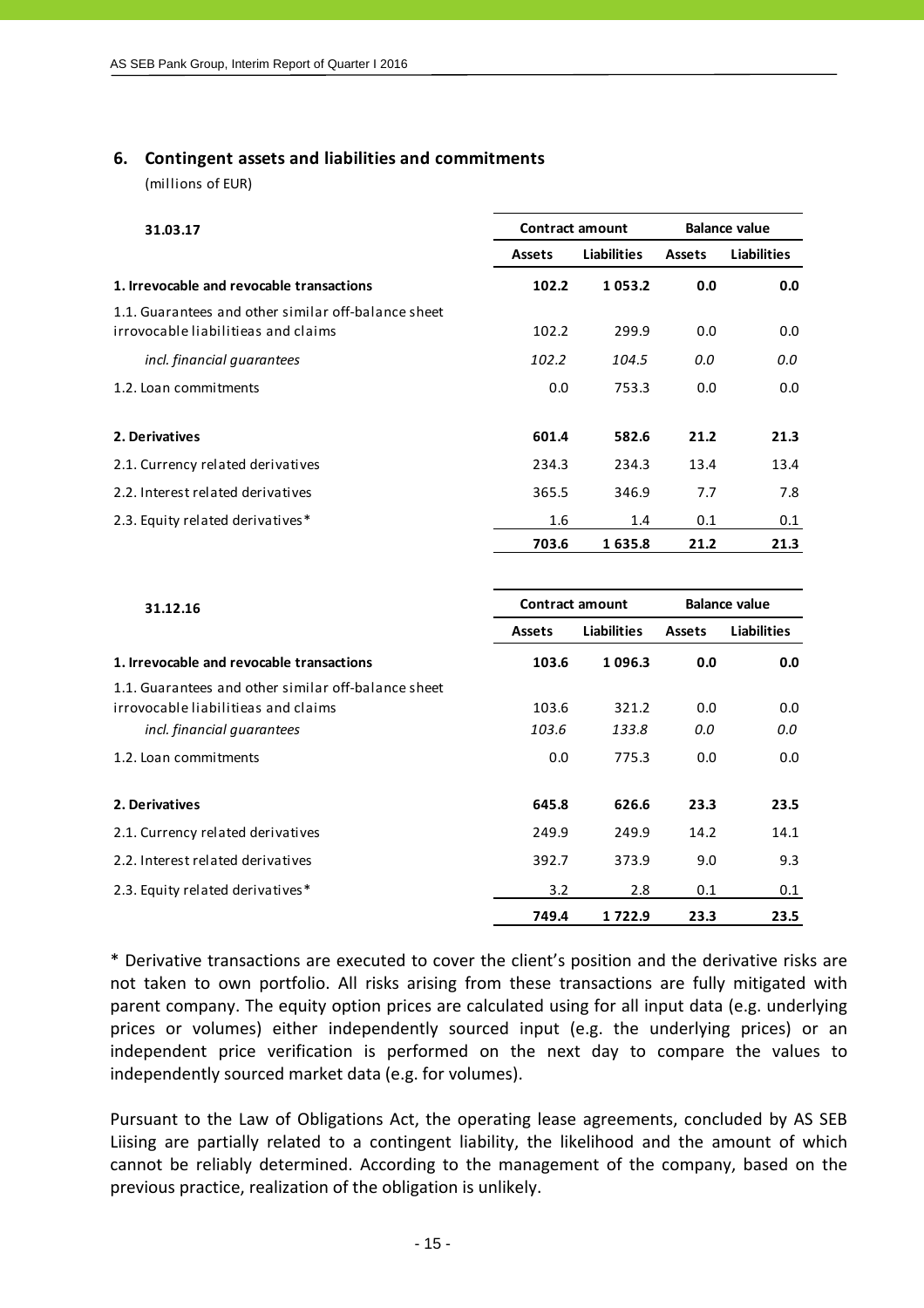# **Note 1 Accounting principles**

The interim report of AS SEB Pank Group for Quarter I 2017 has been prepared in conformity with International Accounting Standard IAS 34 "Interim Financial Reporting" and the disclosure requirements, established by Eesti Pank.

The accounting principles, used in the interim report of AS SEB Pank Group for Quarter I 2017 are in conformity with the accounting principles used in the annual report for the year ended on 31 December 2016.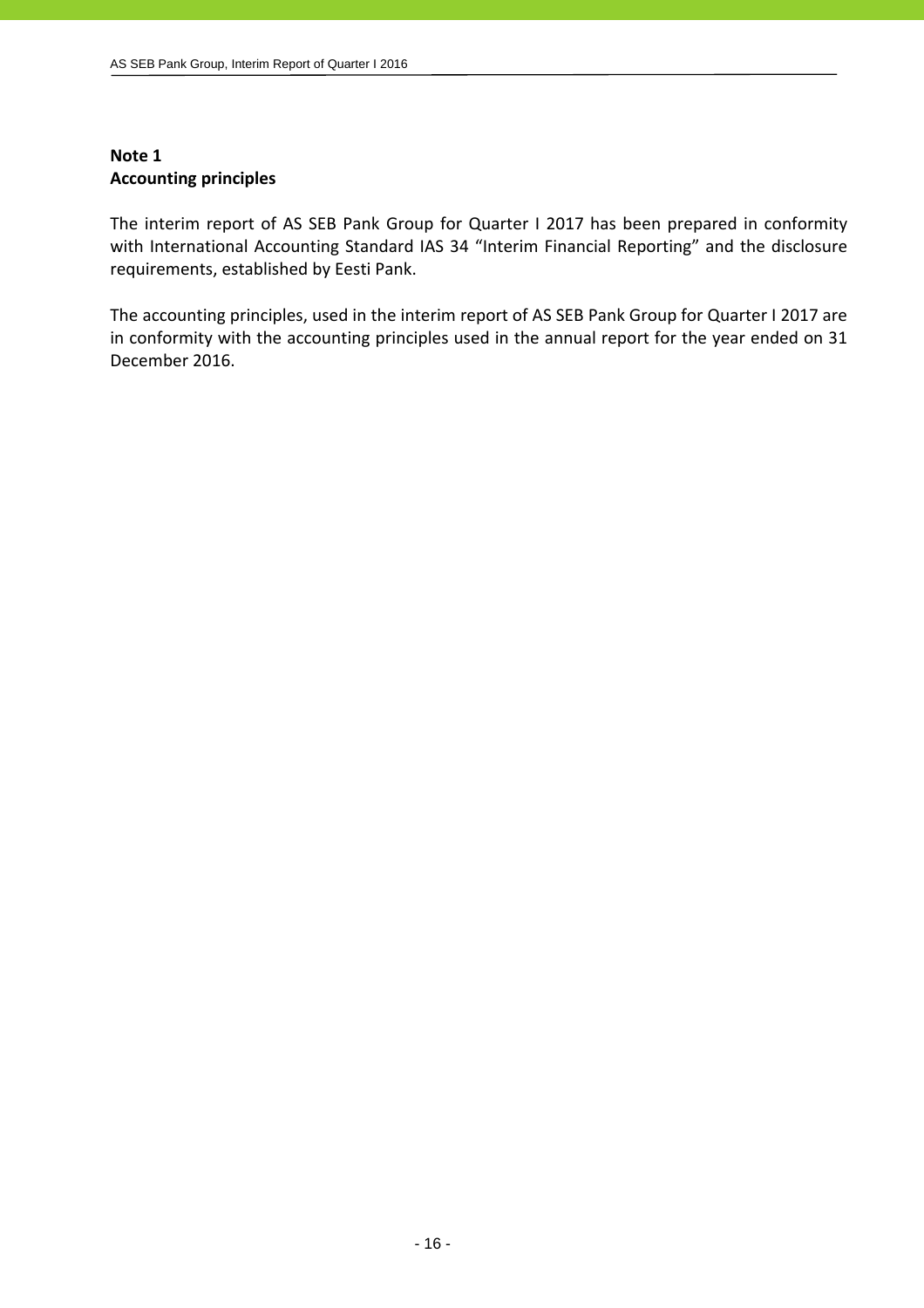# **Fair value of financial assets and liabilities**

(millions of EUR)

## **A) Financial instruments measured at fair value**

|                                                             |         |         |         | 31.03.17 |         |         |         | 31.12.16 |
|-------------------------------------------------------------|---------|---------|---------|----------|---------|---------|---------|----------|
|                                                             | Level 1 | Level 2 | Level 3 | Total    | Level 1 | Level 2 | Level 3 | Total    |
| Financial assets at fair value through profit and loss      |         |         |         |          |         |         |         |          |
| Financial assets held for trading                           | 0.1     | 21.2    | 0.0     | 21.3     | 0.0     | 23.3    | 0.0     | 23.3     |
| Equity securities                                           | 0.1     | 0.0     | 0.0     | 0.1      | 0.0     | 0.0     | 0.0     | 0.0      |
| Derivatives                                                 | 0.0     | 21.2    | 0.0     | 21.2     | 0.0     | 23.3    | 0.0     | 23.3     |
| Financial assets designated at fair value                   |         |         |         |          |         |         |         |          |
| through profit or loss at inception                         | 83.8    | 0.0     | 0.0     | 83.8     | 86.7    | 0.0     | 0.0     | 86.7     |
| Debt securities                                             | 83.8    | 0.0     | 0.0     | 83.8     | 86.7    | 0.0     | 0.0     | 86.7     |
| Available for sale financial assets                         | 4.2     | 0.0     | 2.7     | 6.9      | 6.9     | 0.0     | 2.4     | 9.3      |
| Investment securities - equity                              | 4.2     | 0.0     | 2.7     | 6.9      | 6.9     | 0.0     | 2.4     | 9.3      |
| <b>TOTAL ASSETS</b>                                         | 88.1    | 21.2    | 2.7     | 112.0    | 93.6    | 23.3    | 2.4     | 119.3    |
| Financial liabilities at fair value through profit and loss |         |         |         |          |         |         |         |          |
| Financial liabilities held for trading                      | 0.0     | 21.3    | 0.0     | 21.3     | 0.0     | 23.6    | 0.0     | 23.6     |
| <b>TOTAL LIABILITIES</b>                                    | 0.0     | 21.3    | 0.0     | 21.3     | 0.0     | 23.6    | 0.0     | 23.6     |

IFRS 13 specifies a hierarchy of valuation techniques based on whether the inputs to those valuation techniques are observable or unobservable. Observable inputs reflect market data obtained from independent sources; unobservable inputs reflect the Group's market assumptions. These two types of inputs have created the following fair value hierarchy:

Level 1 - Quoted prices (unadjusted) in active markets for identical assets or liabilities. This level includes listed equity securities and debt instruments on exchanges but also instruments quoted by market participants.

Level 2 - Inputs other than quoted prices included within Level 1 that are observable for the asset or liability, either directly (that is, as prices) or indirectly (that is, derived from prices). The sources of input parameters like Euro yield curve or counterparty credit risk are Bloomberg and Thomson Reuters.

Level 3 - Inputs for the asset or liability that are not based on observable market data (unobservable inputs). This level includes equity investments and debt instruments with significant unobservable components.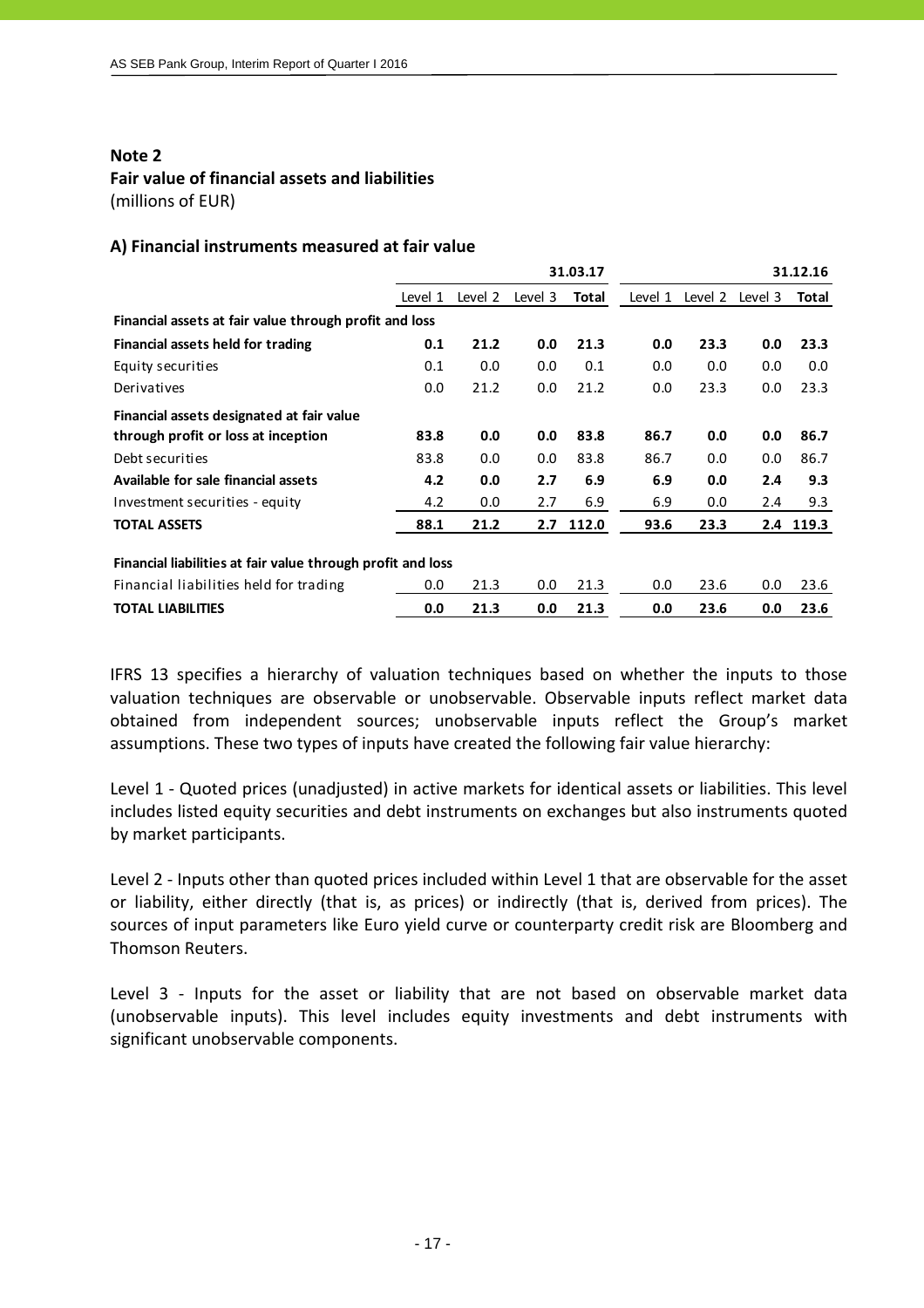| <b>Reconciliation of Level 3 Items</b>                                        | Available-for-sale financial assets |         |
|-------------------------------------------------------------------------------|-------------------------------------|---------|
|                                                                               | <b>Investment</b><br>securities -   |         |
|                                                                               | equity                              | Total   |
| At 1 January 2016                                                             | 12.2                                | 12.2    |
| Other comprehensive income                                                    | $-11.9$                             | $-11.9$ |
| Purchases                                                                     | 2.2                                 | 2.2     |
| <b>Settlements</b>                                                            | $-0.1$                              | $-0.1$  |
| At 31 December 2016                                                           | 2.4                                 | 2.4     |
| Total losses for the period included in profit or loss for assets/liabilities |                                     |         |
| held at 31.12.16                                                              | 0.0                                 | 0.0     |
| At 1 January 2017                                                             | 2.4                                 | 2.4     |
| Other comprehensive income                                                    | 0.3                                 | 0.3     |
| Purchases                                                                     | 0.0                                 | 0.0     |
| Settlements                                                                   | 0.0                                 | 0.0     |
| At 31 March 2017                                                              | 2.7                                 | 2.7     |
| Total losses for the period included in profit or loss for assets/liabilities |                                     |         |
| held at 31.03.17                                                              | 0.0                                 | 0.0     |

#### **B) Financial instruments not measured at fair value**

|                                           | 31.03.17                 |                        | 31.12.16          |                        |
|-------------------------------------------|--------------------------|------------------------|-------------------|------------------------|
|                                           | <b>Carrying</b><br>value | Fair value,<br>Level 3 | Carrying<br>value | Fair value,<br>Level 3 |
| <b>ASSETS</b>                             |                          |                        |                   |                        |
| Loans and advances to credit institutions | 1 0 3 5 .0               | 1 0 3 5 .0             | 983.3             | 983.3                  |
| Loans and advances to customers           | 4 4 0 4 .3               | 4 3 1 2 . 7            | 4 3 3 7 .5        | 4 2 4 8 .7             |
| Loans to Corporates                       | 2 204.4                  | 2 2 1 7.8              | 2 169.6           | 2 1 7 2 .5             |
| Loans to households                       | 2 199.9                  | 2094.9                 | 2 167.9           | 2076.2                 |
| Other assets                              | 26.4                     | 26.4                   | 30.1              | 30.1                   |
| <b>TOTAL ASSETS</b>                       | 5 4 6 5 .7               | 5 3 7 4 . 1            | 5 3 5 0.9         | 5 2 6 2 . 1            |
| <b>LIABILITIES</b>                        |                          |                        |                   |                        |
| Due to credit institutions                | 1 049.4                  | 1 046.0                | 992.4             | 989.2                  |
| Due to customers                          | 3 7 1 9 . 1              | 3721.0                 | 3 687.0           | 3 689.3                |
| Due to Corporates                         | 2 107.7                  | 2 109.9                | 2 1 1 3 . 8       | 2 1 1 6 . 3            |
| Due to households                         | 1611.4                   | 1611.2                 | 1573.2            | 1573.0                 |
| Other financial liabilities               | 121.8                    | 121.8                  | 86.5              | 86.5                   |
| TOTAL LIABILITIES                         | 4890.3                   | 4888.9                 | 4765.9            | 4765.0                 |

AS SEB Pank conducts assessment of fair value of financial assets and liabilities which are not presented in the Group's statement of financial position at their fair value. All finance instruments not measured at fair value specified at Level 3 in hierarchy of valuation of fair value, because of using unobservable inputs. When calculating fair value for floating interest rate loans and for fixed‐interest rate lending, future cash flows are discounted based on the market interest curve, which has been adjusted for applicable margins of new lending. Similarly have been calculated also fixed‐interest rate deposits, floating interest rate and fixed‐interest rate balances due to credit institutions.

As of reporting date fair value of loans and advances to customers was 2.08% lower (31.12.2016: 2.05% lower) than the carrying amount. Fair value of balances due to credit institutions was 0.32% lower (31.12.2016: 0.33% lower) than the carrying amount. Fair value of balances due to customers was 0.05% higher (31.12.2016: 0.06% higher) than the carrying amount.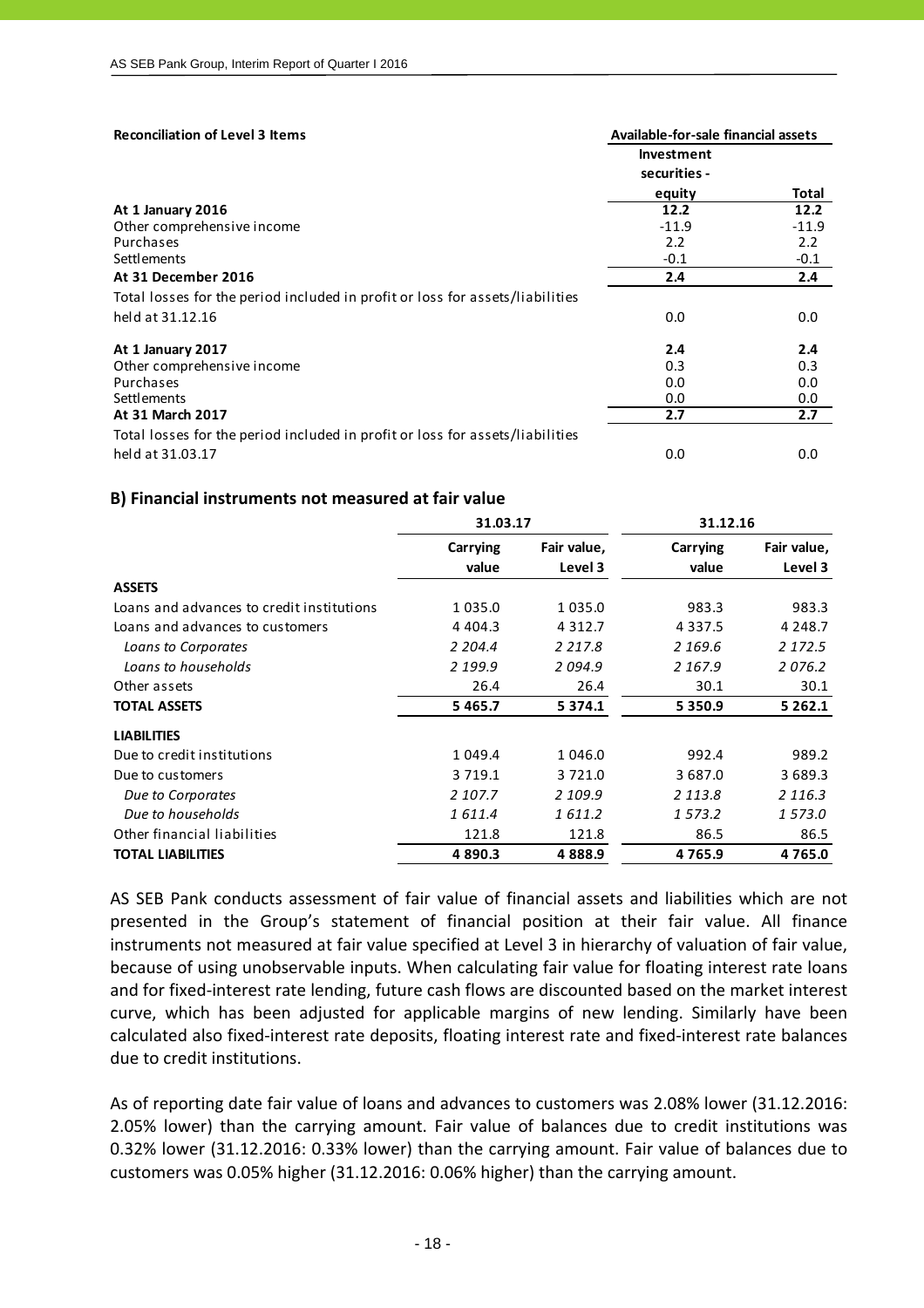#### **Interest and similar income**

| (millions of EUR)         | 2017 | 2016              |
|---------------------------|------|-------------------|
|                           |      | 3 months 3 months |
| Loans                     | 19.2 | 19.2              |
| Leasing                   | 3.4  | 3.3               |
| Deposits with other banks | 0.5  | 0.0               |
| Fixed income securities   | 0.3  | 0.0               |
|                           | 23.4 | 22.5              |

# **Note 4**

# **Interest expenses and similar charges**

| (millions of EUR)                                       | 2017   | 2016              |
|---------------------------------------------------------|--------|-------------------|
|                                                         |        | 3 months 3 months |
| Credit institutions                                     | 0.1    | $-0.3$            |
| Time and other saving deposits                          | $-0.3$ | $-0.4$            |
| Demand deposits                                         | $-0.5$ | $-0.8$            |
| From balances with central bank and credit institutions | $-1.0$ | $-0.5$            |
| Other                                                   | $-0.6$ | $-0.6$            |
|                                                         | $-2.3$ | $-2.6$            |

# **Note 5**

# **Fee and commission income**

| (millions of EUR)                             | 2017 | 2016              |
|-----------------------------------------------|------|-------------------|
|                                               |      | 3 months 3 months |
| Payment cards related commissions             | 5.3  | 5.1               |
| Securities market services *                  | 2.8  | 2.6               |
| <b>Transaction fees</b>                       | 1.2  | 1.2               |
| Credit contracts**                            | 0.9  | 0.9               |
| Insurance brokerage fees                      | 1.0  | 0.8               |
| Other settlement fees                         | 1.6  | 1.5               |
| Income from leasing agreements (full service) | 0.2  | 0.2               |
| Income from electronic channels               | 0.6  | 0.4               |
| Cash handling fees                            | 0.1  | 0.2               |
| Commodity futures fees                        | 0.1  | 0.0               |
| Other                                         | 1.5  | 1.2               |
|                                               | 15.3 | 14.1              |

\* Securities market services includes asset management fees of investment funds and securities portfolios, custody services, advisory fees and other with securities transactions related fees.

\*\* Credit contracts include loan, leasing, letter of credit and guarantee contracts, which are short-term and do not constitute interest income, but are of administrative nature for arrangement or reorganisation of credits.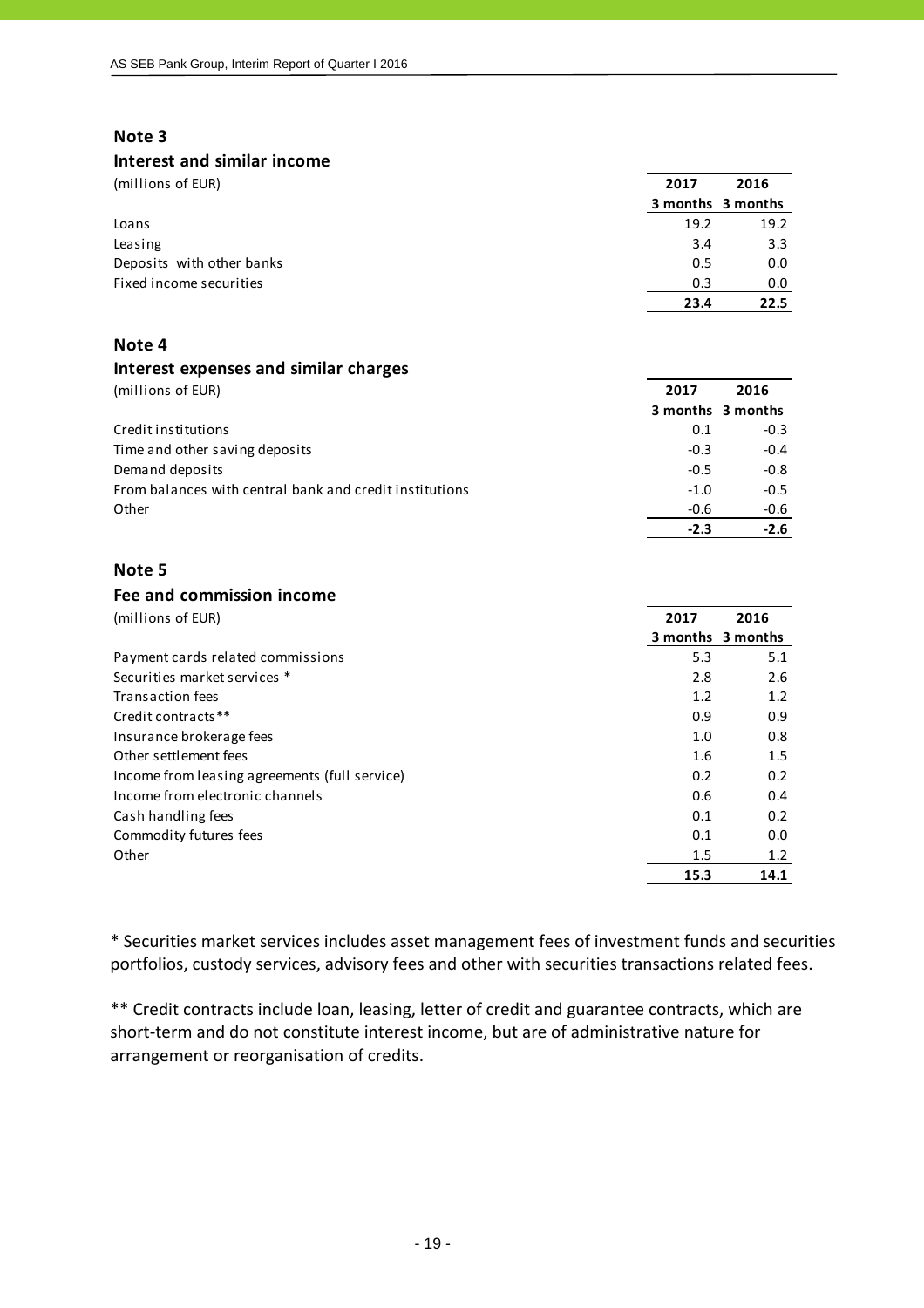# **Fee and commission expense**

| (millions of EUR)                             | 2017   | 2016              |
|-----------------------------------------------|--------|-------------------|
|                                               |        | 3 months 3 months |
| Payment cards related commissions             | $-2.3$ | $-2.3$            |
| Cash collecting fees                          | $-0.3$ | $-0.3$            |
| Expenses to leasing agreements (full service) | $-0.2$ | $-0.1$            |
| Securities market services                    | $-0.4$ | $-0.4$            |
| Transaction fees                              | $-0.3$ | $-0.3$            |
| Expenses of electronic channels               | $-0.1$ | 0.0               |
| Other                                         | $-0.2$ | $-0.3$            |
|                                               | $-3.8$ | $-3.7$            |

#### **Note 7**

| Impairment losses on loans and advances            |                   |        |
|----------------------------------------------------|-------------------|--------|
| (millions of EUR)                                  | 2017              | 2016   |
|                                                    | 3 months 3 months |        |
| <b>Impairment losses</b>                           | 0.1               | 0.6    |
| impairment losses of reporting period              | $-0.2$            | $-1.0$ |
| recoveries from write-offs                         | 0.2               | 1.0    |
| decreasing of impairment losses of previous period | 0.1               | 0.6    |
| Impairment losses for contingent liabilities       | 0.0               | 0.1    |
|                                                    | 0.1               | 0.7    |

### **Note 8**

## **Allowances on loans and advances**

(millions of EUR)

|                                             | 31.03.17 | 31.12.16 |
|---------------------------------------------|----------|----------|
| At the beginning of period (January, 1)     | 24.6     | 29.0     |
| Allowances of reporting period              | 0.2      | 3.1      |
| Decreasing of allowances of previous period | $-0.1$   | $-2.4$   |
| Loans and advances written off              | $-0.2$   | $-5.1$   |
| At the end of period                        | 24.5     | 24.6     |
| Recoveries from write-offs                  | 0.2      | 2.0.     |

#### **Note 9**

# **Loans and advances to customers by remaining maturity**

(millions of EUR)

|          | Less than $3-12$ 1-5<br>3 months months | vears | 5-10<br>vears      | Over 10<br>vears | Total        |
|----------|-----------------------------------------|-------|--------------------|------------------|--------------|
| 31.03.17 | 273.2                                   |       | 685.0 1945.4 532.4 |                  | 968.3 4404.3 |
| 31.12.16 | 244.4                                   |       | 685.6 1939.2 524.6 |                  | 943.7 4337.5 |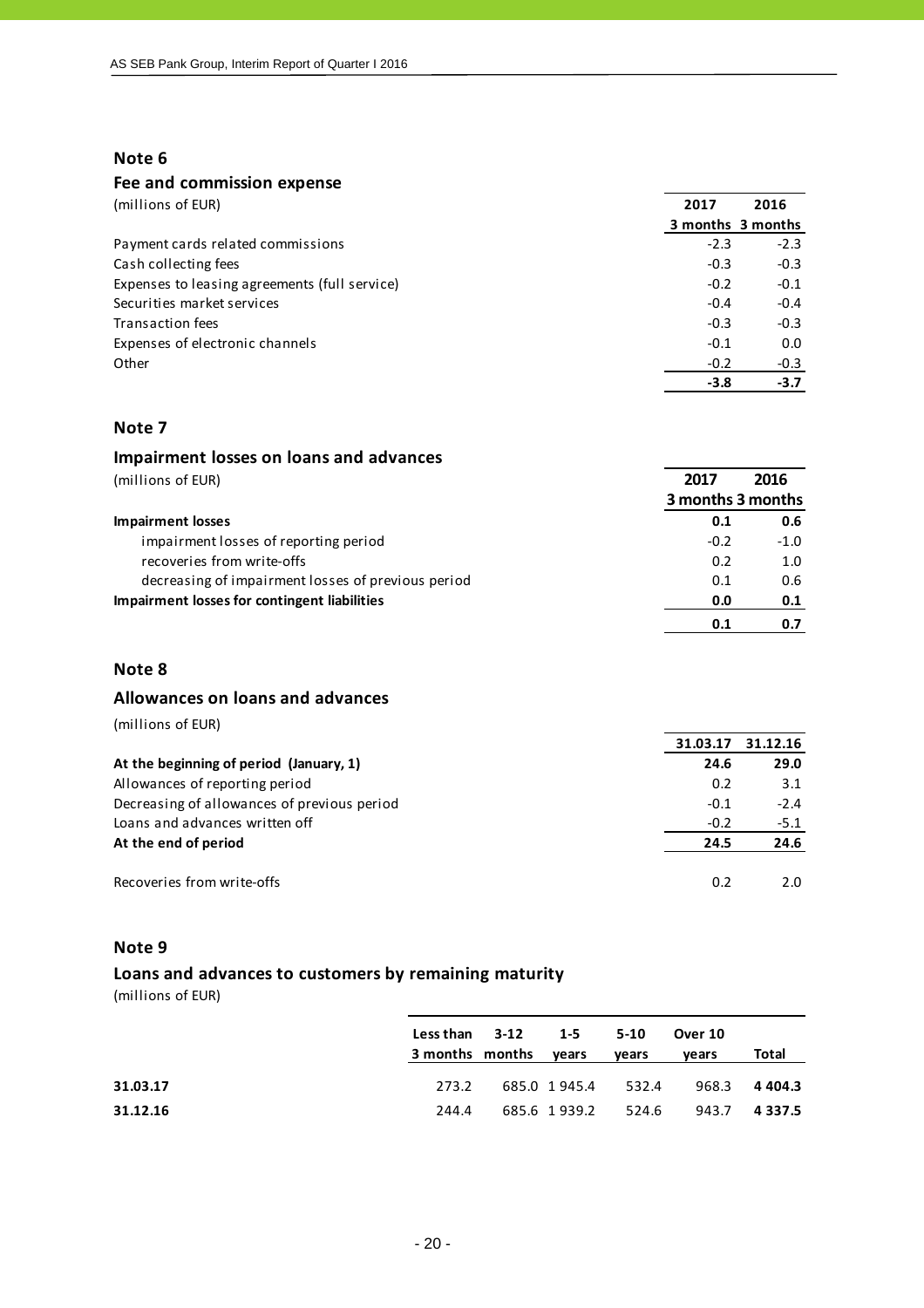#### **Geographic concentration of financial assets and liabilities**

(millions of EUR)

|                      | Cash,<br>balances           |                |         |                    |            |           |                 |                    |             |             |
|----------------------|-----------------------------|----------------|---------|--------------------|------------|-----------|-----------------|--------------------|-------------|-------------|
|                      | with central<br>bank, loans |                |         |                    |            |           |                 |                    |             |             |
| 31.03.17             | and                         | Loans and      |         |                    |            | Due to    |                 |                    |             |             |
|                      | advances to                 | advances       |         |                    |            | credit    | Due to          | Other              | Total       | Contin-     |
|                      | credit                      | to custo-      | Securi- | Other              | Total      | institu-  | custo-          | liabili-           | liabili-    | gent        |
|                      | institutions                | mers           | ti es   | assets             | assets     | tions     | mers            | ties               | ti es       | liabilities |
| Sweden               | 965.4                       | 0.9            | 1.0     | 1.2                | 968.5      | 964.5     | 10.3            | 21.7               | 996.5       | 1.4         |
| Estonia              | 288.9                       | 4 3 8 0.4      | 25.3    | 32.7               | 4727.3     | 43.8      | 3 3 9 4 . 2     | 118.3              | 3 5 5 6 . 3 | 1032.7      |
| United Kingdom       | 31.7                        | 2.3            | 0.0     | 0.2                | 34.2       | 1.2       | 25.5            | 0.2                | 26.9        | 0.0         |
| Russia               | 1.4                         | 0.2            | 0.0     | 0.0                | 1.6        | 15.5      | 25.9            | 0.0                | 41.4        | 0.0         |
| Germany              | 2.1                         | 0.5            | 0.0     | 0.0                | 2.6        | 1.6       | 2.5             | 0.0                | 4.1         | 5.3         |
| United States        | 0.6                         | 0.5            | 2.7     | 1.1                | 4.9        | 0.1       | 7.2             | 0.0                | 7.3         | 0.0         |
| Canada               | 0.0                         | 0.1            | 0.0     | 0.0                | 0.1        | 0.0       | 0.4             | 0.0                | 0.4         | 0.0         |
| Japan                | 0.0                         | 0.1            | 0.0     | 0.0                | 0.1        | 0.0       | 0.4             | 0.0                | 0.4         | 0.0         |
| Finland              | 0.3                         | 4.7            | 0.0     | 0.0                | 5.0        | 0.0       | 6.9             | 0.0                | 6.9         | 3.4         |
| Latvia               | 0.1                         | 7.7            | 0.0     | 0.3                | 8.1        | 22.3      | 4.6             | 1.1                | 28.0        | 0.5         |
| Lithuania            | 17.8                        | 0.0            | 83.8    | 0.7                | 102.3      | 0.0       | 5.0             | 0.6                | 5.6         | 0.3         |
| Luxembourg           | 1.6                         | 0.0            | 0.0     | 0.0                | 1.6        | 0.2       | 0.0             | 0.0                | 0.2         | 0.0         |
| Netherlands          | 0.0                         | 0.4            | 0.0     | 0.0                | 0.4        | 0.0       | 0.6             | 0.0                | 0.6         | 0.0         |
| Other Western Europe | 2.9                         | 6.0            | 0.0     | 0.4                | 9.3        | 0.2       | 51.2            | 0.3                | 51.7        | 6.5         |
| Other Eastern Europe | 3.2                         | 0.0            | 0.0     | 0.1                | 3.3        | 0.0       | 5.7             | 0.0                | 5.7         | 0.0         |
| Other countries      | 7.8                         | 0.5            | 0.0     | 2.6                | 10.9       | 0.0       | 178.7           | 1.0                | 179.7       | 3.1         |
|                      |                             |                |         |                    |            |           |                 |                    |             |             |
|                      | 1 3 2 3 .8                  | 4 4 0 4 .3     | 112.8   | 39.3               | 5 8 8 0.2  | 1 0 4 9.4 | 3 7 1 9 . 1     | 143.2              | 4911.7      | 1053.2      |
|                      |                             |                |         |                    |            |           |                 |                    |             |             |
|                      | Cash,                       |                |         |                    |            |           |                 |                    |             |             |
|                      | balances                    |                |         |                    |            |           |                 |                    |             |             |
|                      | with central                |                |         |                    |            |           |                 |                    |             |             |
|                      | bank, loans                 |                |         |                    |            |           |                 |                    |             |             |
| 31.12.16             | and                         | Loans and      |         |                    |            | Due to    |                 |                    |             |             |
|                      | advances to                 | advances       |         |                    |            | credit    | Due to          | Other              | Total       | Contin-     |
|                      | credit                      | to custo-      | Securi- | Other              | Total      | institu-  | custo-          | liabili-           | liabili-    | gent        |
|                      | institutions                | mers           | ti es   | assets             | assets     | tions     | mers            | ties               | ti es       | liabilities |
| Sweden               | 912.1                       | 0.8            | 1.5     | 1.1                | 915.5      | 918.1     | 11.9            | 23.2               | 953.2       | 1.5         |
| Estonia              | 292.8                       | 4 3 1 4 .6     | 29.6    | 34.7               | 4671.7     | 47.3      | 3 3 5 7 . 5     | 85.4               | 3 4 9 0.2   | 1 0 6 0.7   |
| United Kingdom       | 32.5                        | 2.0            | 0.0     | 0.2                | 34.7       | 1.2       | 18.0            | 0.4                | 19.6        | 0.0         |
| Russia               | 0.5                         | 0.1            | 0.0     | 0.1                | 0.7        | 0.5       | 26.6            | 0.0                | 27.1        | 0.0         |
| Germany              | 1.0                         | 0.6            | 0.0     | 0.0                | 1.6        | 3.1       | 3.5             | 0.0                | 6.6         | 5.0         |
| United States        | 7.9                         | $0.5\,$        | $2.4\,$ | $1.2\,$            | 12.0       | $1.4\,$   | 13.5            | $0.0\,$            | 14.9        | 0.0         |
| Canada               | $0.0\,$                     | $0.1\,$        | 0.0     | $0.0\,$            | $0.1\,$    | 0.1       | 0.9             | $0.0\,$            | $1.0\,$     | $0.0\,$     |
| Japan                | $0.0\,$                     | 0.1            | 0.0     | $0.0\,$            | $0.1\,$    | $0.0\,$   | $0.5\,$         | $0.0\,$            | 0.5         | $0.0\,$     |
| Finland              | $0.0\,$                     | 3.8            | 0.0     | $0.0\,$            | 3.8        | $0.0\,$   | 7.0             | 0.1                | 7.1         | 3.6         |
| Latvia               | 0.4                         | 8.0            | 0.0     | $2.8\,$            | 11.2       | 19.1      | $3.7$           | 0.0                | 22.8        | $0.5\,$     |
| Lithuania            | 12.9                        | 0.0            | 86.7    | 0.1                | 99.7       | $0.0\,$   | 3.7             | 0.1                | 3.8         | 0.3         |
| Luxembourg           | $1.7\,$                     | 0.0            | $0.0\,$ | 0.0                | 1.7        | $0.8\,$   | 0.0             | 0.0                | 0.8         | $0.0\,$     |
| Netherlands          | $0.0\,$<br>3.3              | $0.2\,$<br>5.9 | 0.0     | $0.0\,$<br>$0.4\,$ | 0.2<br>9.6 | $0.0\,$   | $0.7\,$<br>46.0 | $0.0\,$<br>$0.2\,$ | 0.7<br>47.0 | 14.3<br>6.5 |

Contingent liabilities include here guarantees and pledges, loan commitments, revocable transactions, stand‐by loans, other revocable transactions and are presented in contract amount of contingent liabilities. Securities include here financial assets held for trading, financial assets designated at fair value through profit or loss, available‐for‐sale financial assets, investments in associates.

Other Eastern Europe 3.0 0.0 0.0 0.0 3.0 0.0 5.4 0.0 5.4 0.0<br>Other countries 3.9 0.8 0.0 1.2 9.8 0.0 1.88.1 0.7 1.88.8 3.9 Other countries 7.8 0.8 0.0 1.2 9.8 0.0 188.1 0.7 188.8 3.9

**1 275.9 4 337.5 120.2 41.8 5 775.4 992.4 3 687.0 110.1 4 789.5 1 096.3**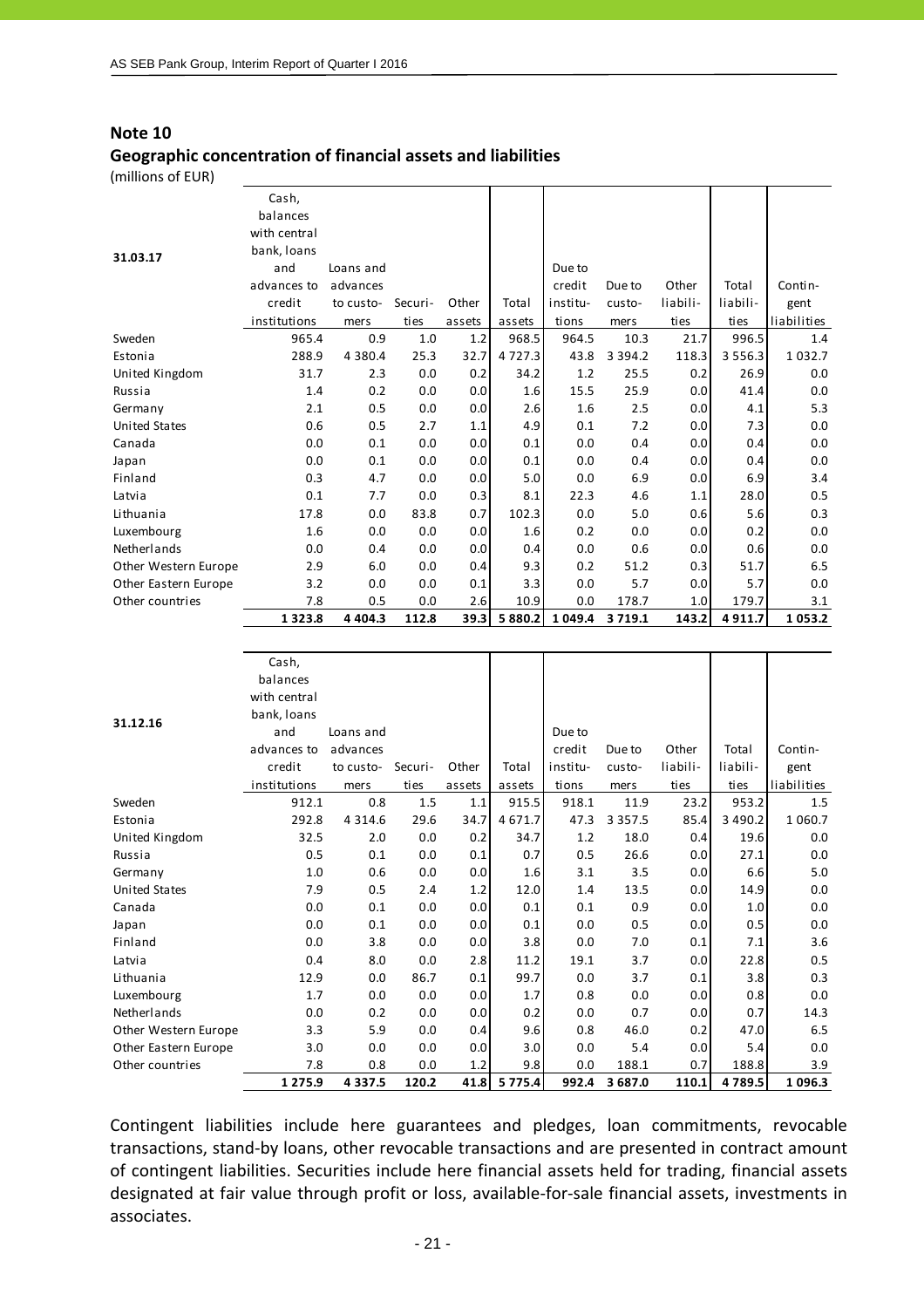# **Note 11 Concentration of financial assets and liabilities by industry sector**

(millions of EUR)

|                                              | In the statement of financial position                                     |                   |                                       |
|----------------------------------------------|----------------------------------------------------------------------------|-------------------|---------------------------------------|
| 31.03.17                                     | Cash and loans to<br>central bank, credit<br>institutions and<br>customers | <b>Securities</b> | Contin-<br>gent<br><b>liabilities</b> |
| Finance                                      | 1 3 5 5 . 4                                                                | 6.8               | 24.2                                  |
| Real estate                                  | 727.7                                                                      | 0.0               | 32.2                                  |
| Trading                                      | 433.7                                                                      | 0.0               | 183.4                                 |
| Industry                                     | 286.6                                                                      | 0.0               | 136.7                                 |
| Agriculture, fishing, forestry               | 175.7                                                                      | 0.0               | 18.7                                  |
| Transport                                    | 132.9                                                                      | 0.0               | 36.9                                  |
| Energy, gas and steam plants                 | 126.3                                                                      | 0.0               | 114.5                                 |
| Mining                                       | 69.4                                                                       | 0.0               | 50.8                                  |
| Government and state defence                 | 55.4                                                                       | 83.8              | 240.7                                 |
| Hotels, restaurants                          | 43.1                                                                       | 0.0               | 0.6                                   |
| Health services, social work                 | 38.0                                                                       | 0.0               | 7.2                                   |
| Construction                                 | 37.4                                                                       | 0.0               | 63.9                                  |
| Professional, science and technical work     | 37.2                                                                       | 0.0               | 12.4                                  |
| Administration and assistance                | 36.9                                                                       | 0.0               | 5.9                                   |
| Information and telecommunication            | 21.1                                                                       | 1.0               | 6.6                                   |
| Art, show business, leisure                  | 10.2                                                                       | 0.0               | 2.0                                   |
| Education                                    | 8.5                                                                        | 0.0               | 7.3                                   |
| Water supply, canalisation, waste management | 6.8                                                                        | 0.0               | 2.1                                   |
| Other government and social services         | 5.4                                                                        | 0.0               | 0.8                                   |
| Private individuals                          | 2 144.9                                                                    | 0.0               | 106.3                                 |
| Derivatives                                  | 0.0                                                                        | 21.2              | 0.0                                   |
| Allowances                                   | $-24.5$                                                                    |                   |                                       |
|                                              | 5728.1                                                                     | 112.8             | 1053.2                                |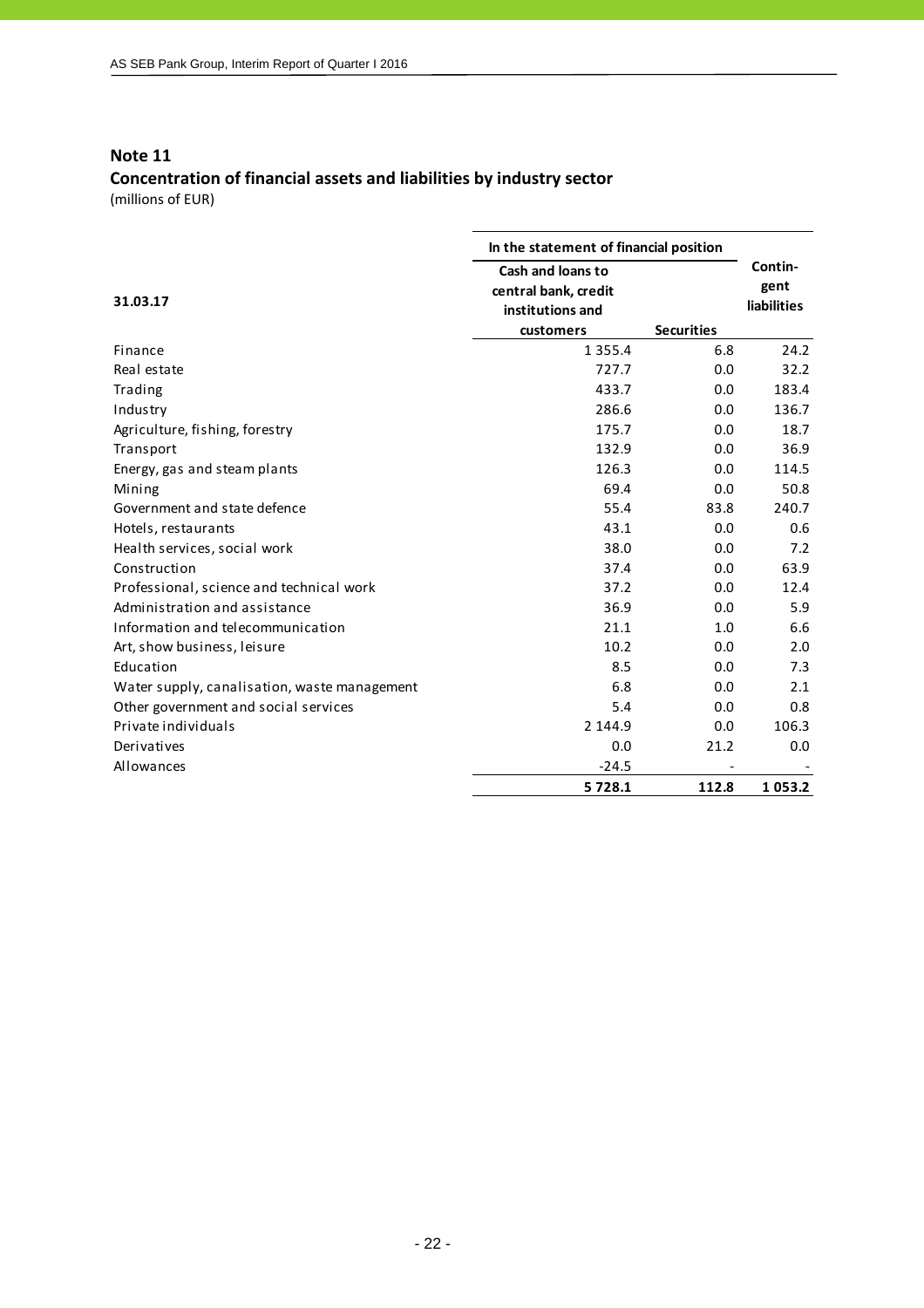|                                              | In the statement of financial position |                   |                    |
|----------------------------------------------|----------------------------------------|-------------------|--------------------|
|                                              | Cash and loans to                      |                   | Contin-            |
| 31.12.16                                     | central bank, credit                   |                   | gent               |
|                                              | institutions and                       |                   | <b>liabilities</b> |
|                                              | customers                              | <b>Securities</b> |                    |
| Finance                                      | 1 3 0 2 . 3                            | 9.2               | 39.0               |
| Real estate                                  | 784.5                                  | 0.0               | 55.9               |
| Trading                                      | 397.1                                  | 0.0               | 194.6              |
| Industry                                     | 243.8                                  | 0.0               | 128.5              |
| Agriculture, fishing, forestry               | 176.2                                  | 0.0               | 12.3               |
| Energy, gas and steam plants                 | 132.7                                  | 0.0               | 111.4              |
| Transport                                    | 113.0                                  | 0.0               | 32.5               |
| Mining                                       | 70.7                                   | 0.0               | 51.0               |
| Government and state defence                 | 57.7                                   | 86.7              | 268.8              |
| Hotels, restaurants                          | 42.9                                   | 0.0               | 0.3                |
| Professional, science and technical work     | 40.1                                   | 0.0               | 5.7                |
| Construction                                 | 39.7                                   | 0.0               | 64.4               |
| Health services, social work                 | 38.0                                   | 0.0               | 7.4                |
| Administration and assistance                | 33.7                                   | 0.0               | 7.2                |
| Information and telecommunication            | 21.5                                   | 1.0               | 6.5                |
| Art, show business, leisure                  | 12.2                                   | 0.0               | 2.0                |
| Education                                    | 9.2                                    | 0.0               | 5.9                |
| Water supply, canalisation, waste management | 6.3                                    | 0.0               | 2.0                |
| Other government and social services         | 5.7                                    | 0.0               | 0.8                |
| Private individuals                          | 2 1 1 0 . 7                            | 0.0               | 100.1              |
| Derivatives                                  | 0.0                                    | 23.3              | 0.0                |
| Allowances                                   | $-24.6$                                |                   |                    |
|                                              | 5 613.4                                | 120.2             | 1096.3             |